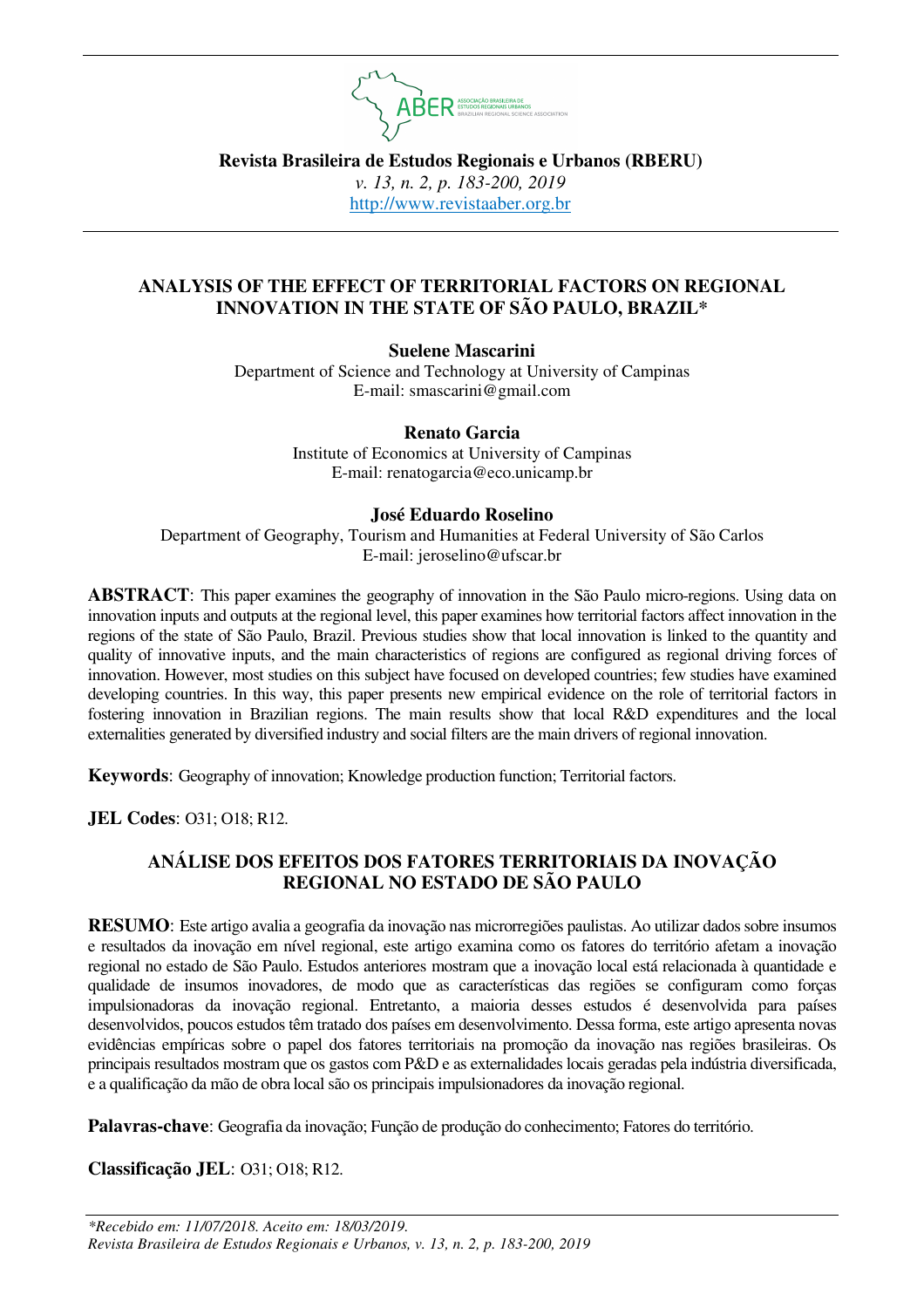#### **1. Introduction**

Innovation is unequally distributed among regions in Brazil, as well as in several other countries. This inequality is frequently attributed to differences in the quality and quantity of innovation inputs, such as R&D efforts and human capital. In addition, the literature indicates that fostering innovation is related to location since the agglomeration of innovation inputs, proximity effects, and local knowledge spillover effects affect innovation (AUDRETSCH; FELDMAN, 1996; CRESCENZI; RODRÍGUEZ-POSE; STORPER, 2007, 2012; JAFFE, 1986).

Previous studies have addressed the issue of regional innovation by examining developed countries (AUDRETSCH; FELDMAN, 1996; CRESCENZI; RODRÍGUEZ-POSE; STORPER, 2007; JAFFE et al., 1993). However, the lack of understanding of the spatial development of innovation in developing countries, such as India and China (CRESCENZI; RODRÍGUEZ-POSE; STORPER, 2012), Russia (CRESCENZI; JAAX, 2016), and Mexico (RODRÍGUEZ-POSE; VILLARREAL PERALTA, 2015), has become a subject of concern. Despite the increasing concern over the relationship between innovation and location in developing countries, empirical evidence for the main drivers of the innovation gap among these countries' regions, based on systematic, large-scale and quantitative data, is still lacking (CRESCENZI; RODRÍGUEZ-POSE; STORPER, 2012).

Hence, the main aim of this paper is to investigate how territorial factors affect regional innovation by applying this subject to the state of São Paulo. Some studies have analysed the innovation gap at the country level (ALBUQUERQUE, 2007) and the spatial distribution of the main indicators of innovation (GARCIA; ARAUJO; MASCARINI, 2013; GONÇALVES; ALMEIDA, 2009). However, a gap remains in our understanding of how the spatial distribution of innovative inputs and the role of territorial factors affect innovation at the regional level.

This paper focuses on the geography of innovation in Brazil by presenting new empirical evidence on how territorial factors can shape the spatial distribution of innovation at the regional level. To do this, we analysed the state of São Paulo by using data at the micro-regional level, which corresponds to the EU NUTS-3. The state of Sao Paulo is located in the south-eastern part of the country and accounts for 35% of the Brazilian GDP and approximately 58% of the Brazilian R&D expenditure (2005 data from the Brazilian Institute of Geography and Statistics – IBGE). This work is innovative in the use of regional R&D expenditures because previous studies in Brazil have used proxies for regional R&D efforts. In addition, our analysis considered a new driving factor of innovation at the regional level: the role of university-industry collaboration. The main assumption is that the level of local innovation is linked to the quantity and quality of the level of local innovation inputs and to specific regional characteristics, such as agglomeration, diversification of local productive structures, knowledge spillovers and relationships among players.

This paper is organized in six sections, excluding this introduction. The second section presents the main conceptual debates regarding the geography of innovation. Section three presents a brief description of the distribution of innovation activity in the micro-regions of São Paulo. Section four presents the empirical model, variables and proxies. Section five discusses the effects of territorial factors. Finally, section six presents the final remarks.

#### **2. Main conceptual remarks**

#### *2.1. Relation between innovation and territory*

The territorial dynamics of innovation are gaining increasing attention in the debate on the geography of innovation. The main concern in this debate is the understanding on how territorial factors affect innovation and how firms benefit from local knowledge spillovers as well as knowledge-generation centre agglomeration. Since Jaffe's pioneering study, several authors have found positive relations between local knowledge flows and firms' innovation at the local level. The empirical evidence presented in these studies allowed for the identification of the role of local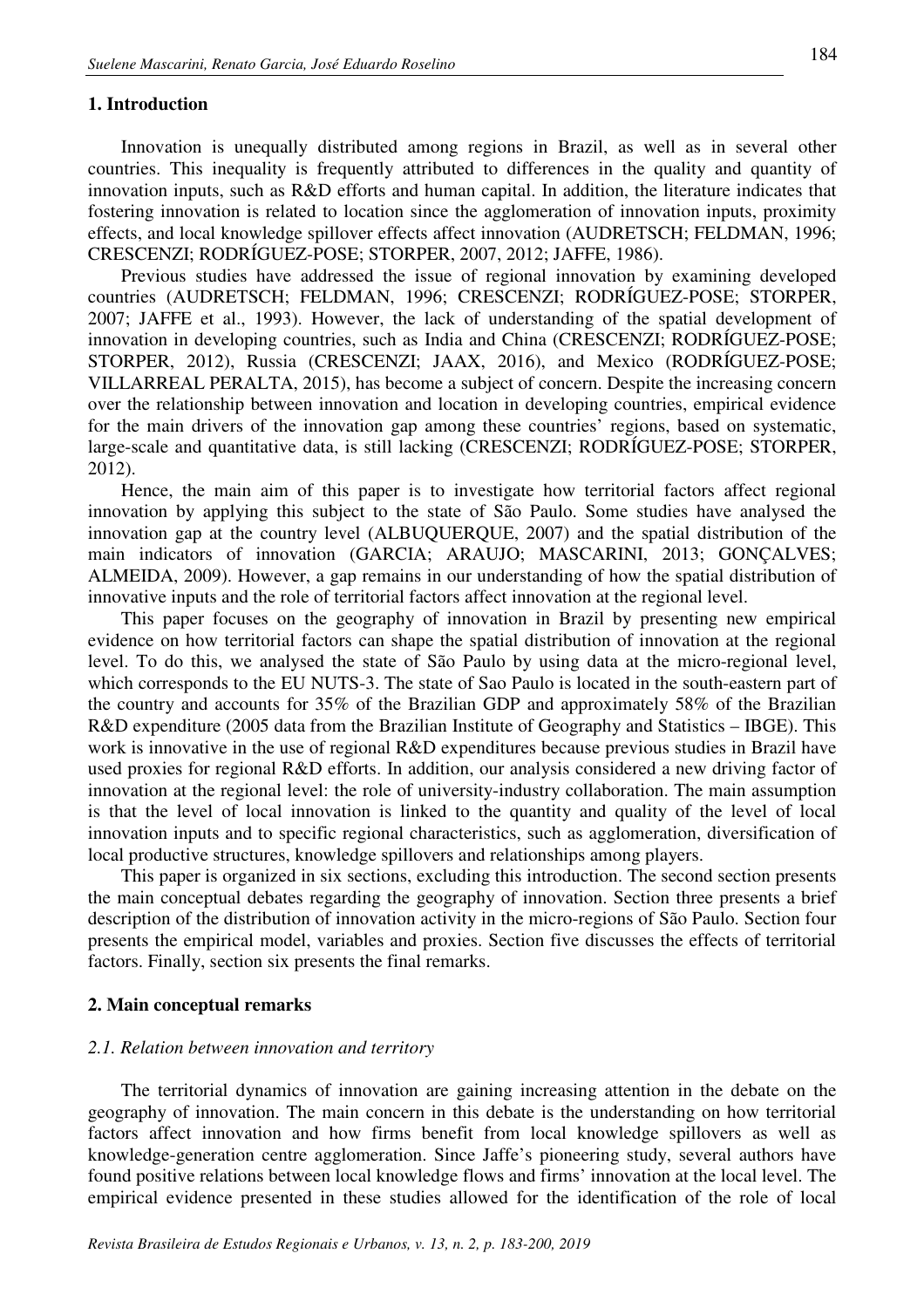knowledge spillovers as well as their importance for fostering innovation (AUDRETSCH; FELDMAN, 1996; JAFFE, 1986, 1989). Some of these studies have used the knowledge production function, which can correlate innovative inputs and outputs. The main assumption is that the clustering of the major inputs for innovation, such as R&D expenditures, the level of human capital accumulation, and the structure of local academic research are the main reasons for the innovation gap among different regions (CRESCENZI; RODRÍGUEZ-POSE; STORPER, 2007; PONDS; VAN OORT; FRENKEN, 2010; SINGH; MARX, 2013; THOMPSON, 2006).

In addition to the usual innovative inputs, territorial factors can also play an important role in fostering innovation at the local level. The spatial organization of main sources of new knowledge is another factor that affects the extent of localised knowledge externalities, which can also affect the level of innovation output. Studies on the geography of innovation have also emphasized the role of innovation input clustering, knowledge spillovers and proximity effects, which includes the agglomeration and specialization patterns of the local productive structure (CRESCENZI; RODRÍGUEZ-POSE; STORPER, 2007). In general, firms located geographically closer to knowledge-generating centres can perceive a significant competitive advantage of innovation because they benefit from local knowledge externalities and from wider possibilities for interactive learning (AUDRETSCH; FELDMAN, 1996; FRANCO; MARZUCCHI; MONTRESOR, 2014; GARCIA; ARAUJO; MASCARINI, 2013; GERTLER, 2003; JAFFE, 1989; LAURSEN; REICHSTEIN; SALTER, 2011; STORPER; VENABLES, 2003).

Three sets of factors are normally noted as the main drivers of regional innovation. First, innovative performance is a result of the returns on firms' in-house investments in innovative activities, such as R&D expenditures and human capital (AUDRETSCH; FELDMAN, 1996; JAFFE, 1986). The second set of factors is related to main territorial conditions that emerge from agglomeration economies and local knowledge spillovers (ACS; ANSELIN; VARGA, 2002; CARLINO; CHATTERJEE; HUNT, 2007; GLAESER et al., 1992). Externalities that emerge from territorial conditions are attributable to the clustering of firms and skilled workers, which have positive effects on the creation and diffusion of new knowledge (CRESCENZI; RODRÍGUEZ-POSE; STORPER, 2007; GLAESER et al., 1992; STORPER; VENABLES, 2003). Finally, a third set of variables emphasizes local-level capabilities, particularly within science and technology (S&T) institutions, such as universities and public research institutes, which shape the regional innovation system (ACS; ANSELIN; VARGA, 2002; ASHEIM; GERTLER, 2009; COOKE, 2001; DE FUENTES et al., 2015; JAFFE, 1989).

In addition, agglomeration externalities can occur in places with a diversified or specialized local production structure. Following Marshall, concentrating on more specialized production structures that operate mainly in a specific industry will generate externalities that are commonly called Marshallian externalities (BEAUDRY; SCHIFFAUEROVA, 2009; MARSHALL, 1920). In contrast, according to Jacobs's view, the concentration of diverse industries encourages imitation, knowledge sharing and recombination of ideas and practices among complementary agents (JACOBS, 1969). Therefore, externalities emerge from a diverse local production structure and take the form of so-called Jacobian externalities (BEAUDRY; SCHIFFAUEROVA, 2009; GLAESER et al., 1992).

Empirical studies provide evidence supporting both perspectives. Some studies show that industrial specialization in regions is important for fostering innovation, thus highlighting the role of Marshallian externalities (CRESCENZI; RODRÍGUEZ-POSE; STORPER, 2012; VAN DER PANNE, 2004). Several other studies support Jacobs's perspective by evidencing the positive effects of diversity on innovation (CARLINO; CHATTERJEE; HUNT, 2007; CO, 2002; FELDMAN, 1999; GLAESER et al., 1992). Other studies offer mixed evidence, because comparing two different institutional contexts shows that, in Europe, externalities spurred by diversity appear to be important drivers of innovation, whereas externalities generated by specialization are unfavourable for the dynamics of innovative regions. In another national context, that of the United States, externalities stemming from both diversity and specialization have been found to play an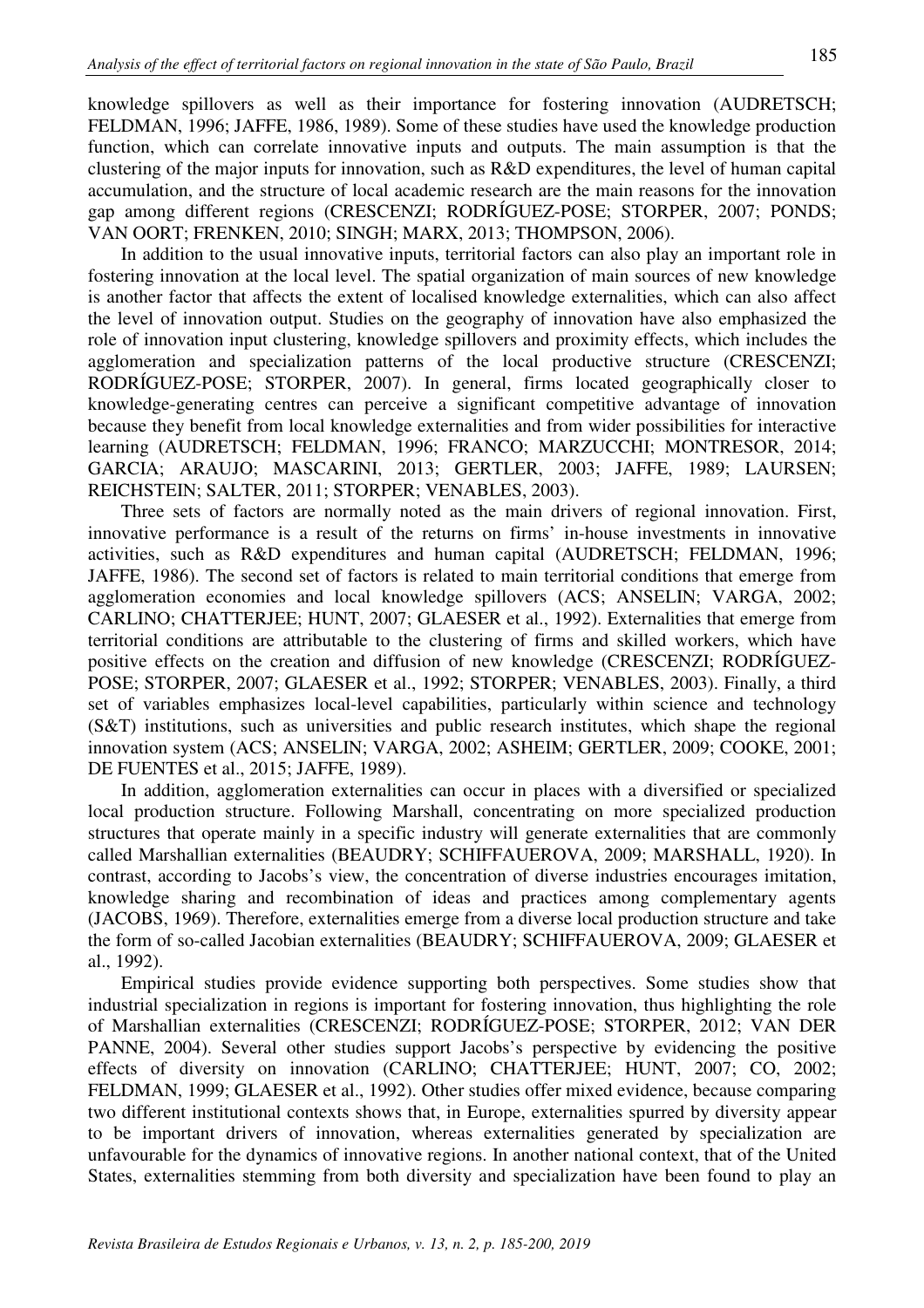important role in fostering regional innovation (CRESCENZI; RODRÍGUEZ-POSE; STORPER, 2007).

#### *2.2. Innovation and territory in developing countries*

Recently, growing concerns related to the geography of innovation in developing countries have been observed (CRESCENZI; JAAX, 2016; CRESCENZI; RODRÍGUEZ-POSE; STORPER, 2012; DE FUENTES; DUTRENIT, 2013; GONÇALVES; ALMEIDA, 2009; RODRÍGUEZ-POSE; VILLARREAL PERALTA, 2015). In many countries, empirical evidence shows that agglomeration economies are crucial for promoting innovation. In China, the spatial concentration of innovation is related to agglomeration forces driven by urban population and infrastructure endowment. Evidence also shows that higher innovative performance in Chinese regions results from increased industrial specialization. In India, local innovation is linked to advantageous socioeconomic conditions and S&T investments along with local knowledge spillovers among neighbouring regions (CRESCENZI; RODRÍGUEZ-POSE; STORPER, 2012). In Russia, the main driver of regional innovation is regional R&D expenditure, and external sources of knowledge, such as inter-regional spatially mediated knowledge flows, also provide relevant innovation inputs (CRESCENZI; JAAX, 2016). In Mexico, direct R&D investment in areas with appropriate social filters is an important driver of regional economic growth (RODRÍGUEZ-POSE; VILLARREAL PERALTA, 2015).

In Brazil, the innovation system has been considered immature mainly because of the relatively small amount of industrial R&D expenditure, which results in poor innovation performance at the firm level and a low number of patent applications (ALBUQUERQUE, 2007). At the regional level, as in other developing countries, innovation in Brazil is unequally distributed across the country because a large share of Brazil's innovation, measured by the number of patent applications, occurs in the southern region, particularly because of that region's degree of urbanization (GONÇALVES; ALMEIDA, 2009), thus highlighting the importance of territorial factors.

Previous studies have shown that innovation and innovative inputs are not randomly distributed in Brazil, thus indicating the importance of local knowledge spillovers (ARAUJO, 2014; GARCIA; ARAUJO; MASCARINI, 2013; MONTENEGRO; BETARELLI JUNIOR, 2009; MONTENEGRO; GONÇALVES; ALMEIDA, 2011). Regions with higher university research efforts and a higher degree of agglomeration tend to be more innovative (MONTENEGRO; BETARELLI JUNIOR, 2009). Specialized and diversified local production systems and higher educational level of the industrial workforce also play an important role in innovation, supporting the ability of local firms to transform new knowledge into new products and processes (MONTENEGRO; GONÇALVES; ALMEIDA, 2011). Innovation is also affected by local levels of industrial and university R&D, urban agglomeration and local productive structure (ARAUJO, 2014). These studies have been important for understanding how innovation is spatially shaped across Brazilian regions. However, the scarcity and limited availability of regional-level industrial R&D data represent important gaps in the literature. Thus, an important contribution of this paper is the use of data to fill this gap by using direct measures of R&D expenditures to investigate the main drivers of regional innovation in the state of São Paulo, which allows for the identification of major drivers and local factors that contribute to the innovation gap among regions.

### **3. Regional distribution of innovation in the state of São Paulo**

Brazilian innovation is far from being equally distributed in space. As well as in other developed and developing countries, regional distribution of innovation shows a strong concentration in some regions of Brazil (GARCIA; ARAUJO; MASCARINI, 2013; GONÇALVES; ALMEIDA, 2009). There is a strong concentration in the southern part of the country, especially in the state of São Paulo, which accounts for 35% of the Brazilian GDP; 46.2%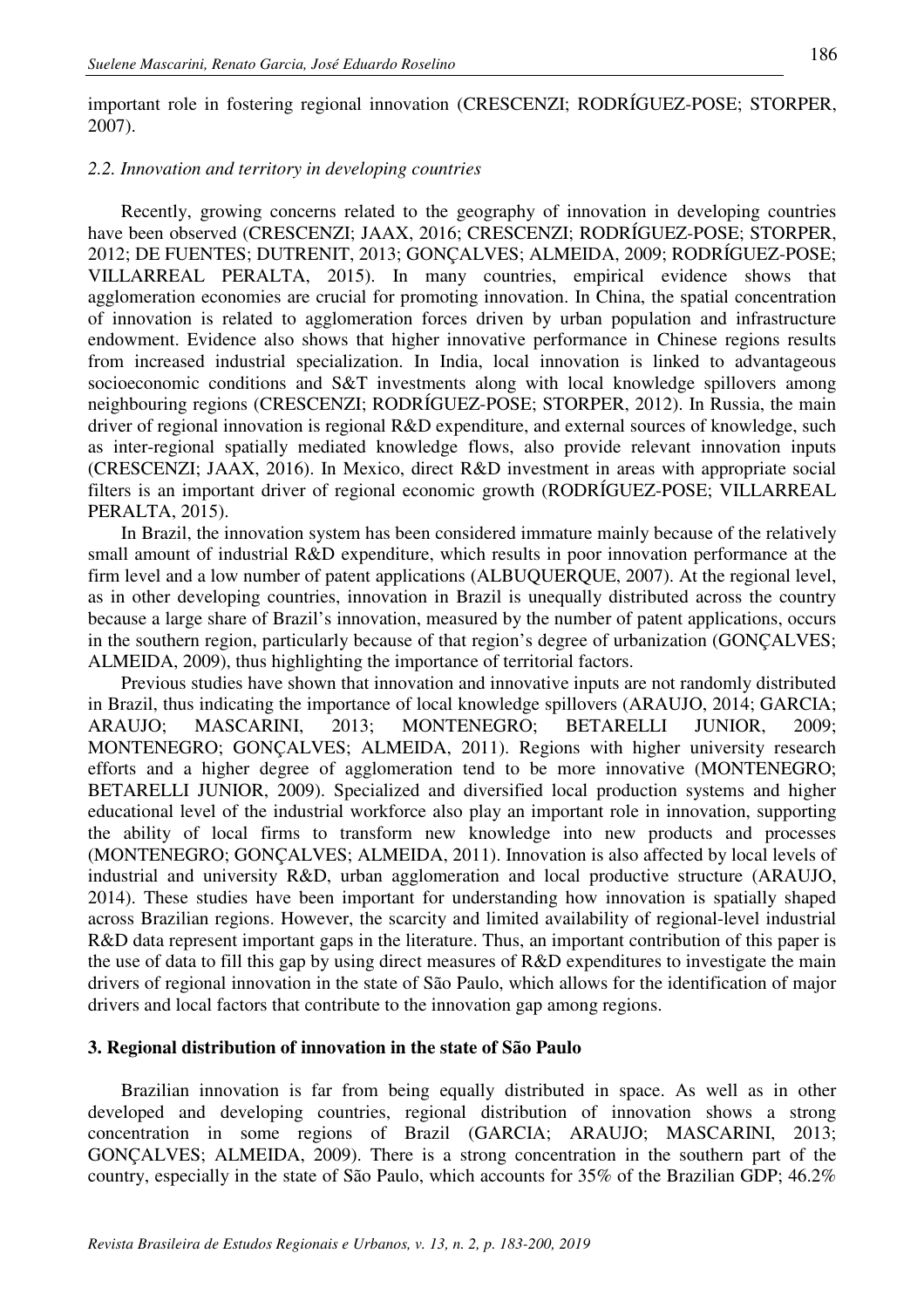of patent deposits in Brazil; 35.3% of innovative firms; and 58.7% of Brazilian R&D expenditures (data from IBGE, 2005).

The spatial distribution of patents across micro-regions of the state of São Paulo also shows a strong tendency towards an unequal concentration in a few regions. In 2005, approximately 60% of patent applications from the state of Sao Paulo in the Brazilian Patents Office (INPI – *National Institute of Industrial Property*) were submitted by inventors who resided in three regions of the state: São Paulo (I), Campinas (II) and Osasco (III) (Figures 1 and 2).



**Figure 1 – Distribution of total patents and R&D across micro-regions of São Paulo** 

Considering the spatial distribution of innovative inputs, such as total R&D expenditures, the concentration in a few regions remains the same: more than 50% of the total R&D expenditures in 2000 were made in the region of São Paulo (I), followed by Campinas (II), with a share of 12.4%, São José dos Campos (VI), 12.3%, and Guarulhos (VII), with 8.5%. The accumulated share of the total for these four regions is approximately 85%.

The distribution of R&D expenditures in the regions of the state of São Paulo is more concentrated than the distribution of the innovation output, as measured by patents, probably because part of the industrial R&D effort does not generate patents. In fact, the regional concentration of innovation output is partly due to the agglomeration of existing innovative activities in the state, especially in regions whose firms spend more on R&D than the average. These regions tend to show better innovative performance, as seen in the spatial distribution of total patents and R&D expenditures (Figure 2).

A geographic overlap between the most innovative regions of the state can be ensured in terms of the share of total patent applications and the regional distribution of R&D expenditures. In other words, some regions are more innovative than others, probably due to higher R&D expenditures. However, regions such as Marilia (IX), Ribeirão Preto (X), São Carlos (VIII), Osasco (III), Sorocaba (IV) and Santos (XIII) have higher innovative performance than other regions, even though they exhibit lower R&D expenditures. For example, in 2005, São Carlos (VIII) and Marilia (IX) owned 2% of patents in the state, ranking them 8th and 9th, respectively. However, regarding total R&D expenditures, São Carlos (VIII) and Marilia (IX) ranked 18th and 20th, respectively, representing less than 0.3% of R&D in 2000. This suggests that other factors affect regional innovative performance. For example, proximity effects can be an important driver of regional innovation because certain regions, such as Santos (XIII), Sorocaba (IV) and Osasco (III), can benefit from their proximity to the state capital, the city of São Paulo, whose micro-region spends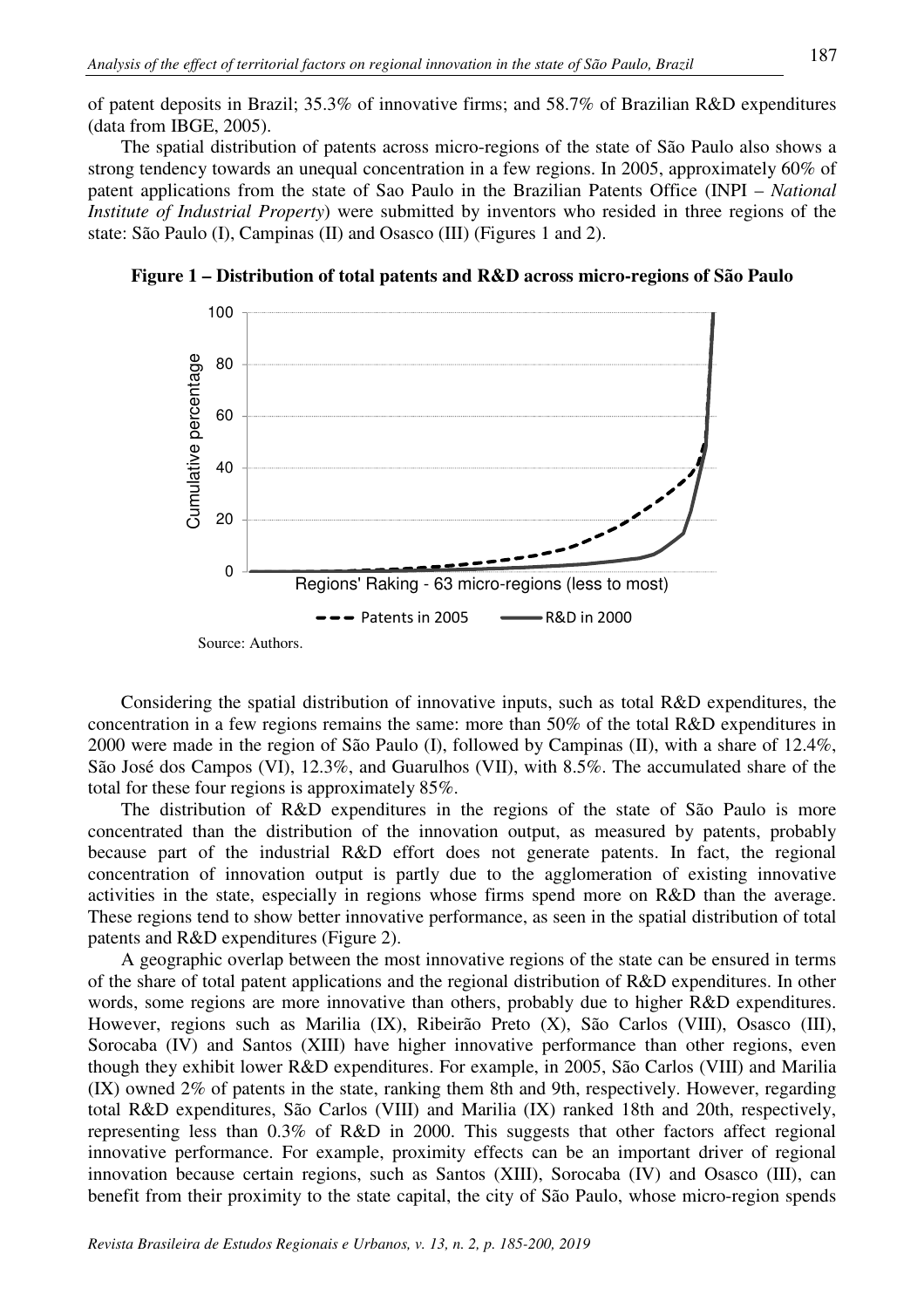the largest amount on R&D in the entire state. This indicates the occurrence of regional knowledge spillovers.





Source: Authors.

Based on this descriptive evidence, it is possible to estimate an empirical model to investigate both the relationship between innovation and space and how territorial factors affect innovation at the regional level.

### **4. Territorial factors of local innovation**

The empirical analysis is based on the knowledge production function formalized by Griliches (1979) and adapted by Jaffe (1989) in the following form:

$$
\log(P_{ikt}) = \beta_{1k} \log(I_{ikt}) + \beta_{12} \log(U_{ikt}) + \beta_{31k} [\log(U_{ikt}) + \log(C_{ikt})] + \varepsilon_{ikt}
$$
 (1)

In this equation, *P* is the patent measure; *I* is industrial R&D expenditures; *U* is academic research; *C* is the measure of the geographic coincidence of university and industrial research; ε is the error determined in the region (states); *i*, *k* are the technological areas; and *t* is time.

Jaffe's variant of the knowledge production function was extremely important for the development of studies related to the geography of innovation because it transferred the unit of observation from the firm to the geographical level. Therefore, it relates to local knowledge spillovers and the geographical proximity of actors involved in innovation (AUDRETSCH; FELDMAN, 1996; CARLINO; CHATTERJEE; HUNT, 2001; CRESCENZI; RODRÍGUEZ-POSE; STORPER, 2007, 2012).

We set up the database using secondary data collected from several sources (INPI, PINTEC, RAIS and IBGE). We restricted the analysis to the state of São Paulo at the micro-regional level for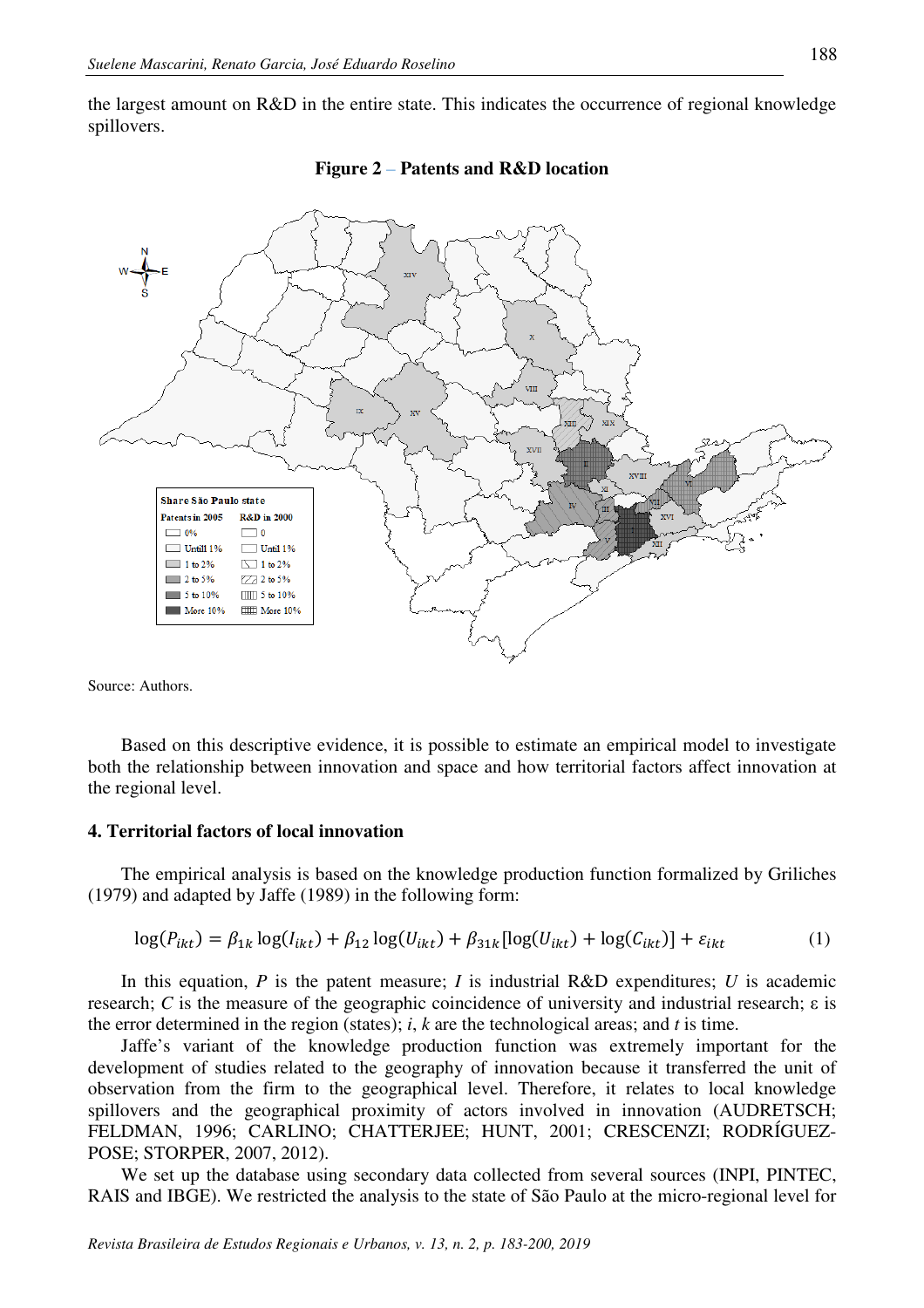two main reasons. First, the state accounts for a high share of the country's total innovation efforts. Second, due to the scarcity and limited access to innovation data at the regional level, we were able to gather R&D regional-level data only for the state of São Paulo. The analysis is based on 63 micro-regions covering the entire state of São Paulo. The delimitation of the period is also due to the availability of data. Thus, we estimated the model for 2000-2005, since the results of innovation were measured in 2005, and innovative efforts, such as R&D, were measured in 2000.

To measure innovation, several studies highlight patents as a good proxy. However, we must point out some limitations associated with the use of patent data as a proxy for innovation outputs, especially for developing countries, because innovative efforts of domestic firms do not necessarily generate new patents. Other proxies have also been proposed for innovation inputs. Nevertheless, several studies have used patents as a proxy for innovation. Thus, the specification of innovation should assume a highly similar form as the model presented in previous studies (CRESCENZI; RODRÍGUEZ-POSE; STORPER, 2007, 2012; JAFFE, 1989):

$$
\log P_{it} = \alpha + \beta_1 \ln R D_{i,T-t} + \beta_2 \text{Wln} R D_{i,T-t} + \beta_3 Agglom_{t,T-1} + \beta_4 SF_{i,T-t} + \beta_5 kindex_{i,T-t} + \beta_6 lnColl_{i,T-t} + \beta_7 ln P_{i,T-t} + \beta_8 lnDistC_{i,T-t} + \varepsilon
$$
 (2)

where  $\ln P_{i,T}$  is the natural logarithm of patent applications per capita granted by the Brazilian Patent Office by micro-regions i at T= 2005.

Patents, as previously mentioned, are used by several studies as a proxy for innovation (CARLINO; CHATTERJEE; HUNT, 2001; CRESCENZI; RODRÍGUEZ-POSE; STORPER, 2007; JAFFE, 1989). However, the use of patents as a measure of innovation has several shortcomings and limitations because it is a mechanism for appropriating the economic benefits of knowledge (ACS; AUDRETSCH, 1987). In addition, not all knowledge can be measured by patents, and patents represent only some innovation output. However, the use of patent as an outcome to measure innovation has several advantages: patents enable broad disintegration, both regional and industrial; patents can be a good measure of knowledge spillovers; and patents provide a broad basis for comparison with several studies that use them. Moreover, the reliability of patents as a proxy for innovation was tested, and the results showed that patents may be used as a fairly reliable measure of innovation and noa better alternative is not available (ACS; AUDRETSCH, 1987; CARLINO; CHATTERJEE; HUNT, 2001; CRESCENZI; RODRÍGUEZ-POSE; STORPER, 2007, 2012; FELDMAN, 1999).

Regarding the explanatory variables represented in equation 1,  $RD_{i,T-t}$  is  $R&D$  expenditures; WRD<sub>i,T-t</sub> is the knowledge spillovers of R&D expenditures in the neighbouring regions; Agglom<sub>i,T-t</sub> is agglomeration; and  $SF_{i,T-t}$  represents structural characteristics that would make a micro-region more innovative. Kindex<sub>i.T-t</sub> is the specialization index of the region, which shows whether it is diversified or specialized, and  $Coll_{i,T-t}$  is the density of collaboration between universities and firms. All measurements were calculated for micro-regions i of the state of São Paulo at time T-t=2000. The control variables, represented by  $P_{i,T-t}$ , are previous innovations, and the distance of a microregion to the state capital (the São Paulo micro-region, where the most innovative efforts are concentrated) is represented by  $DistC_{i,T-t}$ .

The use of a temporal lag between the dependent variable (T=2005) and the explanatory variables (T-t=2000) is justified by the fact that innovation does not occur immediately, as it depends on firms' capacity to generate innovations at a given time. Therefore, innovation inputs take time to generate an innovative result. In addition, the use of a temporal lag helps to minimize potential bias of reverse causality.

The R&D expenditure in a region, lnRD, was measured by the natural logarithm of the total R&D expenditure divided by the total number of innovative firms. The source of data was the Brazilian Innovation Survey  $(PINTEC)^1$ . This variable represents the most important input of

l

<sup>&</sup>lt;sup>1</sup> PINTEC is an Innovation Survey conducted by the Brazilian Institute of Geography and Statistics (IBGE), which is the main provider of data and information about the country. However, due to the low number of firms found in some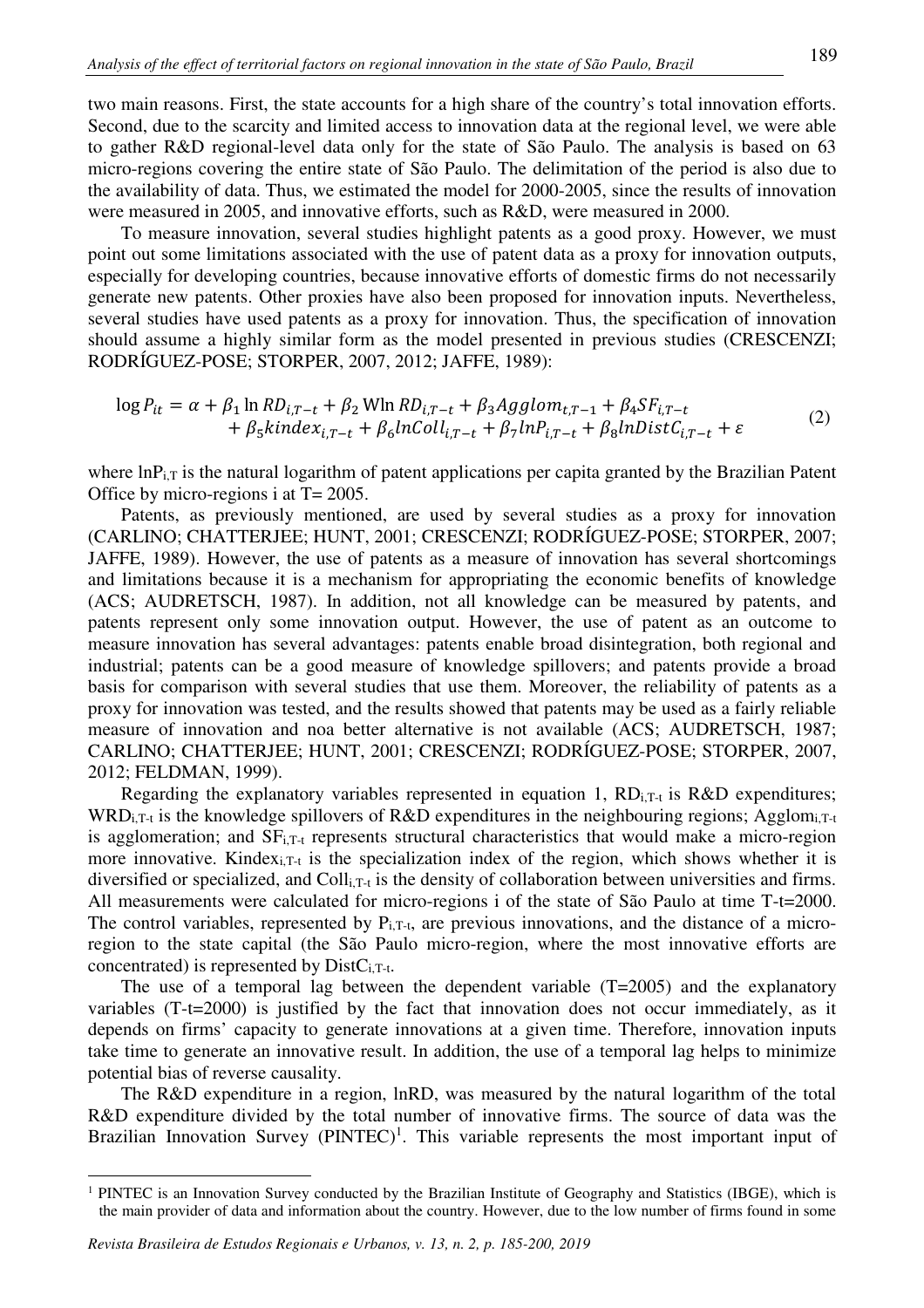innovation. R&D expenditure improves firms' capacity to generate new knowledge and can give them the capacity to internalize knowledge from other sources, such as university R&D and/or other firms.

Thus, knowledge spillovers may represent an important input of regions' innovative activity. The potential of R&D expenditure to extend beyond regional borders is represented by WlnRD in equation 1 and is calculated by spatially weighting  $(W_{ii})$  the natural logarithm of the R&D expenditures of neighbouring micro-regions. For spatial weighting, a row of a standardized inverse distance matrix is used in which distance, dij, the Euclidian distance between two micro-regions is, and each element is standardized by dividing it by the number of neighbours, in this case, 62, so the value of each off-diagonal element is  $W_{ij} = d_{ij}^{-1}/62$ . To calculate the Euclidian distance between two micro-regions, their geographical coordinates are used.

Agglomeration, Agglom, is also included in the model and is measured by urban population density, with data from the IBGE. This explanatory variable was inserted to measure the benefits of regional agglomeration as an important driver of a region's innovative performance.

Another independent variable included in the model is Social Filter, SF, which aims to capture regional structural characteristics that shape the behaviour of the population and the ability to obtain and absorb knowledge, which would make it more prone to innovation. As underlined by the innovation systems approach, the capacity of any given region to generate and use knowledge depends on a complex set of local factors. The social filter variable used in this article is therefore made up of a set of variables available for Brazil that focuses on three main aspects: education capacity, structure of productive resources in S&T and demographic structure of the micro-region.

The educational capacity of the population, or the qualification of the workforce in the region, is measured by the share of people with higher education, Educ, using data from the Brazilian Ministry of Education. This aspect seeks to measure the accumulation of skills at the regional level.

The structure of productive resources in Science and Technology, Tecn, is measured by the share of local employees in technological occupations, according to Brazilian Ministry of Labour data<sup>2</sup>. The demographic structure of the micro-region, Age, is measured by the number of people aged between 15 and 24 years in the micro-region, using IBGE data. This variable seeks to identify trends in population dynamics, under the assumption that young people contribute to the renewal of local society that will influence the attitudes toward innovation and social change in general.

Social filter is calculated by principal component analysis, which combines the three measures in a non-correlated order of importance and describes the data variation. It should be noted that it may be necessary to incorporate more than one component, which will depend on the analysis of the component as a combination. The combination of proxies for all these different dimensions into one single composite indicator, social filter, develops a quantitative 'profile' of an innovation-prone regional environment, enabling a comparison of the social filter conditions of different regions across countries (CRESCENZI; RODRÍGUEZ-POSE; STORPER, 2007, 2012). Principal component analysis (PCA) shows that the first principal component alone accounts for 45% of the total variance of the original variables, and the second represents 36.6% (Table 1). From the standardized value of the original variables (Educ, Age and Tecn), using the previously listed coefficients, the score that generates the social filter index is estimated. FS1 is the first principal component, putting similar weight on the Educ and Age variables and greater weight on the Tecn variable. FS1 is the first principal component that combines the three variables, providing a similar weight on the Educ and Age variables and greater weight on the Tecn variable  $(SF2 =$  $0.461Educ + 0.481Age + 0.745Tec$ , Table 1). FS2 is the second principal component and is the

 $\overline{a}$ 

of the 63 micro-regions of the state of Sao Paulo, there are problems of confidentiality of information. The availability of data provided by PINTEC was limited to 10 micro-regions and 12 groups of micro-regions. To obtain an analysis of the micro-regions as a unit, a procedure was adopted for weighting groups of micro-regional data (12) from the share of employment in the region. Thus, all variables provided by PINTEC follow this pattern.

<sup>&</sup>lt;sup>2</sup> Data were selected from the Brazilian classification of 94 group-level technology-related occupations: 011; 012; 019; 020; 021; 022; 023; 024; 025; 026; 027; 028; 029; 081; 082; 083. Brazilian classification follows the Standard Occupational Classification (SOC) system.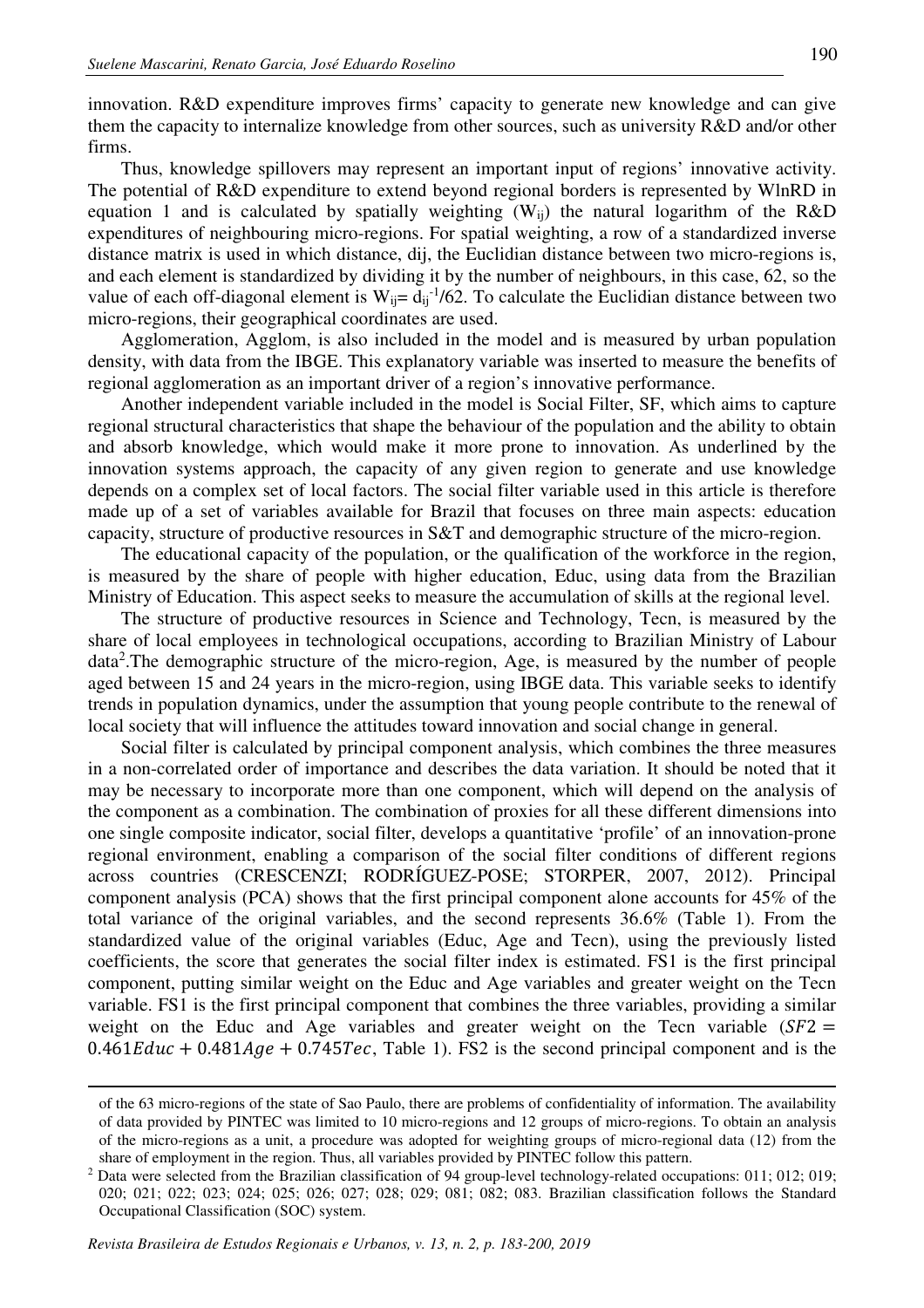combination of the Educ and Age variables with similar but opposite weights ( $S F2 = 0.717E duc 0.697Age + 0.006Tec$ , Table 1).

| Table 1 – Results of the principal component analysis |                                     |                       |             |             |  |  |  |  |  |  |
|-------------------------------------------------------|-------------------------------------|-----------------------|-------------|-------------|--|--|--|--|--|--|
|                                                       | Number of obs. $= 63$               |                       |             |             |  |  |  |  |  |  |
|                                                       |                                     | Number of comp. $= 3$ |             |             |  |  |  |  |  |  |
|                                                       |                                     |                       | Trace = $3$ |             |  |  |  |  |  |  |
| Principal components/correlation                      | $Rho = 1.00$                        |                       |             |             |  |  |  |  |  |  |
| Component                                             | Eigen value                         | Difference            | Proportion  | Cumulative  |  |  |  |  |  |  |
| Comp1                                                 | 1.351                               | 0.264                 | 0.450       | 0.450       |  |  |  |  |  |  |
| Comp2                                                 | 1.087                               | 0.524                 | 0.362       | 0.813       |  |  |  |  |  |  |
| Comp3                                                 | 0.563                               |                       | 0.188       | 1.000       |  |  |  |  |  |  |
|                                                       |                                     |                       |             |             |  |  |  |  |  |  |
|                                                       | Principal components (eigenvectors) |                       |             |             |  |  |  |  |  |  |
| Variable                                              | Comp1                               | Comp2                 | Comp3       | Unexplained |  |  |  |  |  |  |
| Educ                                                  | 0.462                               | 0.717                 | 0.522       | $\Omega$    |  |  |  |  |  |  |
| Age                                                   | 0.481                               | $-0.697$              | 0.531       | $\Omega$    |  |  |  |  |  |  |
| Tecn                                                  | 0.745                               | 0.006                 | $-0.667$    | $\theta$    |  |  |  |  |  |  |
| Source: Authors                                       |                                     |                       |             |             |  |  |  |  |  |  |

Source: Authors.

Specialization or diversification of the micro-region is measured by the Krugman index. Represented in equation 1 by Kindex, it is calculated using Brazilian Ministry of Labour data on employment in manufacturing in the regions. The Krugman index was calculated as follows:

$$
Kindex_{i,T-t} = \sum abs(v_{i,T-t}^{k} - v_{i,T-t}^{-k}), with v_{i,T-t}^{k} = \frac{\sum_{j\neq i} x_{i,T-t}^{k}}{\sum_{k} \sum_{j\neq i} x_{i,T-t}^{k}}
$$
(3)

where  $v_{i,T-t}$ <sup>k</sup> is part of sector k in region i for all businesses in this region, and  $v_{i,T-t}$ <sup>k</sup> is part of the same enterprise sector from all other regions different from i divided by all firms of other regions different from i. The index has a value close to zero if the micro-region is more diversified and a maximum value of 2 if more specialized.

Finally, in equation 1, lnColl represents university-industry collaborations, measured by the natural logarithm of the number of collaborations divided by the number of firms that collaborate in micro-regions. These numbers are based on data obtained from the Brazilian Ministry of Science and Technology. This variable aims at capturing the importance of collaborations between firms and universities because the basis for innovation is to increase the collaboration and flow of knowledge amongst stakeholders and the absorptive capacity of firms (FREEMAN, 1989; GERTLER, 2007; TEECE; PISANO, 1994). Moreover, university-industry collaboration encourages firms to develop the capacity to build different new linkages with more and diverse kinds of partners with whom they could not connect before, thereby continually increasing the flow of essential knowledge for innovation. University-industry collaboration is widely recognized as a factor that promotes innovation; however, few studies on the geography of innovation consider this variable in their empirical applications. Therefore, this variable can contribute decisively for understanding the geography of innovation, especially in Brazil, because firms' R&D expenditure is relatively low in the country.

In addition to the variables presented above, two controls were added to the analysis. The first control variable, the time lag of innovative results, is designated with P<sub>i,T-t</sub> and measured by the natural logarithm of the initial number of patents per capita when T-t=2000 in micro-region i. The main goal of incorporating this variable is to control different initial patterns of technological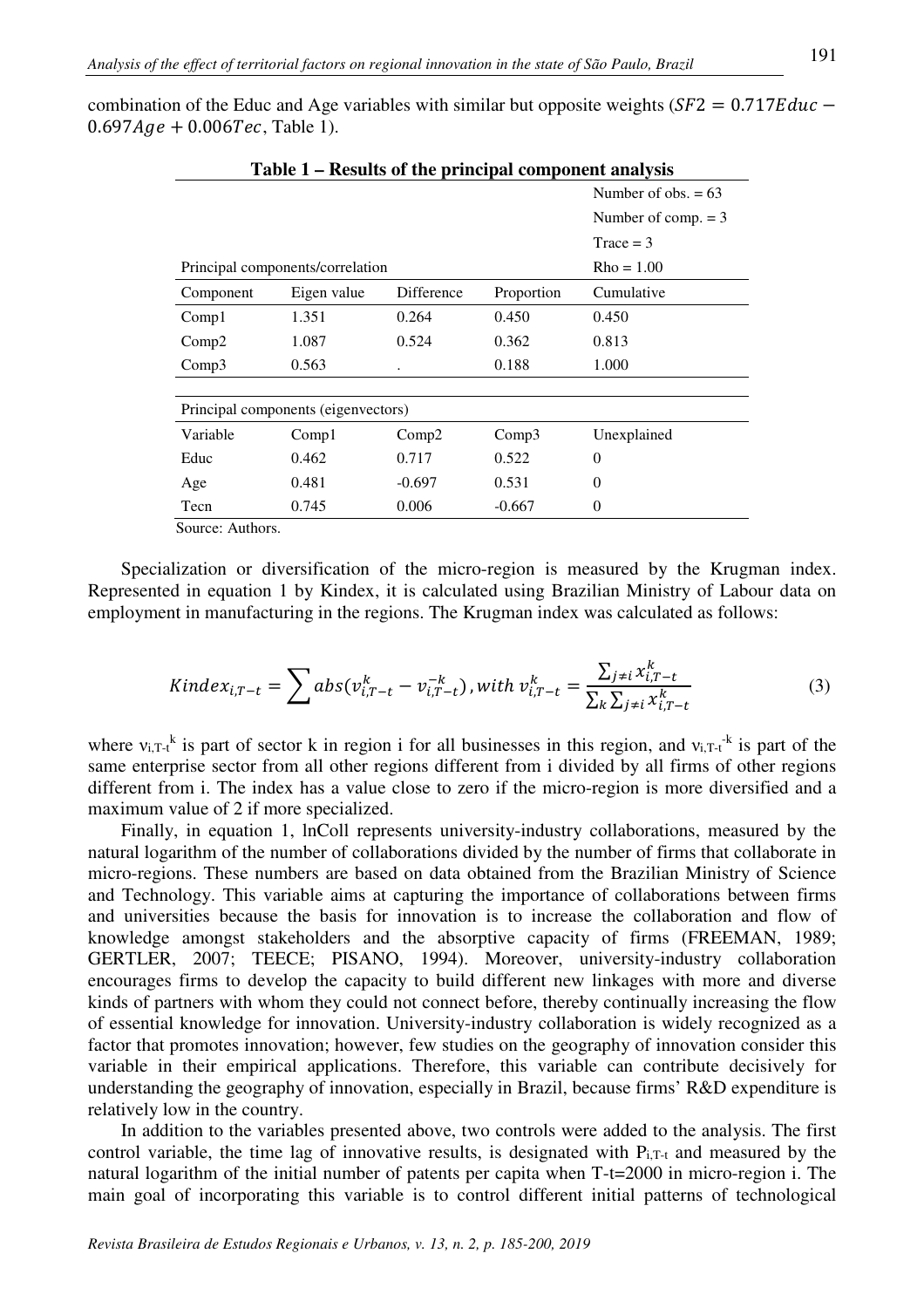capability in the region, which may also reflect differences in a region's propensity for innovative capability.

The second control variable is the natural logarithm of the road distance between micro-region i and the state capital (the São Paulo micro-region) and is designated lnDistC in equation 1. This variable attempts to control regional differences, given the proximity of the city of São Paulo, where a significant portion of the assets of the state are concentrated.<sup>3</sup>

|                      | l avit <i>2</i><br>$-$ , at labics bandled $\lambda$ |                |                                                                                      |                                    |  |  |  |  |  |
|----------------------|------------------------------------------------------|----------------|--------------------------------------------------------------------------------------|------------------------------------|--|--|--|--|--|
|                      | Factor                                               | Variable       | Proxy(ies)                                                                           | Source                             |  |  |  |  |  |
| Innovation<br>Result | Patent                                               | $lnP_{i,T}$    | Patent application in 2005                                                           | <b>PINTEC</b>                      |  |  |  |  |  |
|                      | R&D Expenditure                                      | lnRD           | Total R&D expenditure divided by the total<br>number of innovative firms             | <b>PINTEC</b>                      |  |  |  |  |  |
| Innovation<br>Inputs | Knowledge Spillovers                                 | WlnRD          | Weighting the expenditures on R&D                                                    | DER and<br><b>PINTEC</b>           |  |  |  |  |  |
|                      | Agglomeration                                        | Agglom         | Urban population density                                                             | <b>EMBRAPA</b>                     |  |  |  |  |  |
|                      |                                                      |                | % people with higher education - Educ                                                | <b>INEP</b>                        |  |  |  |  |  |
|                      | Social Filter                                        | SF1 and<br>SF2 | % people aged between 15 and 24 years –<br>Age                                       | <b>IBGE</b>                        |  |  |  |  |  |
|                      |                                                      |                | % local employees in technological<br>$occupations - Tecn$                           | <b>RAIS</b>                        |  |  |  |  |  |
|                      | Specialization or<br>Diversification                 | kindex         | Krugman Index calculated using data on<br>employment in manufacturing in the regions | <b>RAIS</b>                        |  |  |  |  |  |
|                      | University-Industry<br>Collaborations                | <i>lnColl</i>  | Number of collaborations divided by the<br>number of firms that collaborate          | Directory of<br>Research<br>Groups |  |  |  |  |  |
|                      |                                                      | $lnPi.T-t$     | Patents per capita                                                                   | <b>INPI</b>                        |  |  |  |  |  |
|                      | Controls                                             | lnDistC        | Distance between a micro-region $i$ and the<br>state capital                         | <b>DER</b>                         |  |  |  |  |  |

| Table 2 – Variables Summary |  |  |  |  |
|-----------------------------|--|--|--|--|
|-----------------------------|--|--|--|--|

Source: Authors.

#### **5. Results**

Table 3 provides the results of analysis based on 22 regressions. Local innovative efforts (i.e., R&D expenditure, lnRD), knowledge spillovers (WlnRD), the initial level of patents (lnP) and the distance from the city of Sao Paulo (lnDistC) are present in all regressions. Territorial factors, such as agglomeration (Agglom), social filters (SF1 and SF2), the Krugman index (kindex) and university-industry collaborations (lnColl), were inserted successively or sequentially until the full model was estimated (regression 19). In regressions 6-8 and 20-22, the individual components of the social filters were included separately.<sup>4</sup>

The results show that R&D expenditures have a positive and significant coefficient (regressions 1-3, 5-8, 10 and 13), indicating that regional innovation increases as industrial R&D expenditures increase. This is an expected result because industrial R&D expenditures represent the most important innovation input, although other activities also foster innovation, and this finding converges with results from previous studies in both developed and developing countries where higher levels of innovation result from greater R&D expenditures (CHARLOT; CRESCENZI; l

<sup>&</sup>lt;sup>3</sup> To keep the observations equal to zero, before using the logarithmic transformation, we added  $10<sup>-6</sup>$  to the value of a variable. This procedure is used for all variables with a logarithmic transformation containing zero:  $ln(P_{iT} + 10 -$ 6);  $ln(P_{iT-t} + 10 - 6)$ ;  $ln(DistC + 10 - 6)$ ;  $ln(Coll + 10 - 6)$ .

<sup>&</sup>lt;sup>4</sup> We have carried out a Lagrange multiplier (LM) test and a robust Lagrange multiplier (RLM) test for the spatial error model and the spatial autoregressive model. All test results are not significant, which suggests that the OLS robust regression used in this paper is appropriate.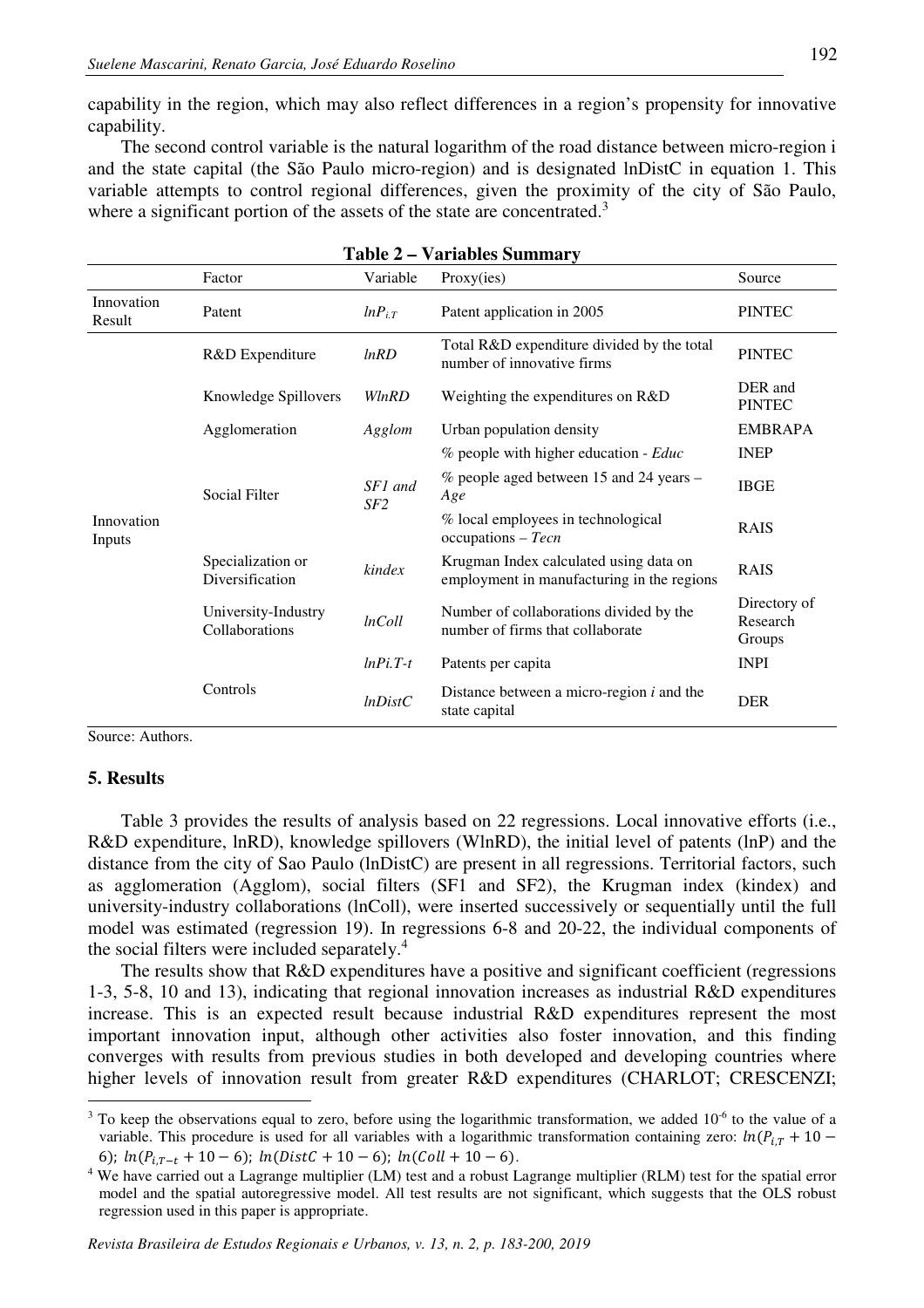MUSOLESI, 2012; CRESCENZI; RODRÍGUEZ-POSE; STORPER, 2007; JAFFE, 1989; MORENO; PACI; USAI, 2005; STERLACCHINI; VENTURINI, 2014). Nevertheless, previous studies at the regional level did not have this result, which is primarily because we are using industrial R&D expenditures at the regional level to measure innovative inputs, and such a process allows us to show the importance of industrial R&D for innovation at the regional level (MONTENEGRO; GONÇALVES; ALMEIDA, 2011). Thus, we can find a relation between regional R&D expenditures and patents, even considering that we are measuring only a share of both the efforts and the results of innovation.

The introduction of the industrial structure indicator measured by the Krugman Index or the university-industry collaboration indicator removes the significance of industrial R&D expenditures and thus may indicate the importance of territorial factors in fostering regional innovation (regressions 4, 9 11-12, 14-22). This finding confirms that, for developing countries, industrial R&D at the regional level represents only a share of the innovative efforts of local firms. Territorial factors, such as the characteristics of the local industrial structure and collaboration with universities, are also important drivers of local innovation.

Moreover, industrial R&D expenditures tend to extend beyond their own region because they are important for fostering innovation in neighbouring regions. This phenomenon is evidenced by the positive and significant coefficient of the spatial knowledge spillovers variable WRD (regressions 3, 6, 13, 15 and 17). The importance of regional knowledge spillovers is high because high R&D expenditure in a certain region affects innovation in neighbouring regions. This result is similar to findings in developed countries, i.e., in the United States and in European regions, because innovation at the local level is affected by local industrial R&D expenditures and by regional knowledge spillovers related to R&D expenditures in neighbouring regions (CRESCENZI; RODRÍGUEZ-POSE; STORPER, 2007). Therefore, regions may innovate even with low levels of R&D expenditures because the spatial concentration of R&D expenditures is higher than the geographical concentration of innovation.

The results also show that the coefficient of the agglomeration variable Agglom is not significant, which means that nothing can be inferred about the importance of agglomeration for innovation in the regions of the state of Sao Paulo. This result was also found in similar and previous studies for EU regions (CRESCENZI; RODRÍGUEZ-POSE; STORPER, 2007), in which the population density did not seem to stimulate regional innovation. This finding can be attributed to two reasons: first, there is a broader set of territorial forces that offset the positive effect of population density; second, the agglomeration in a context of low workforce mobility may encourage the pooling and stratification of inadequate skills (CRESCENZI; RODRÍGUEZ-POSE; STORPER, 2007, p. 698). Both arguments can be applied to our findings. In addition, we are using patents as a proxy for regional innovation, and the positive effects of agglomeration could be translated into forms of innovations that do not involve patents.

The coefficient of one of two components of the social filter variable SF2 is positive and significant, whereas that of SF1 is not significant. This result indicates that the presence of a set of specific local-level structural characteristics of a region is an important driver of the regional system of innovation. Therefore, structural characteristics play an important role in explaining differential innovative performance in the regions of the state of Sao Paulo. More specifically, this result suggests that the combination of a greater availability of highly qualified individuals and a lower amount of young people in the population represents an important innovation input at the regional level because SF2=0.717Educ-0.697Age+0.006Tec (see Table 1). Therefore, our result reveals that the educational level and demographic structure in São Paulo micro-regions are important factors for promoting regional innovation, while the regional share of technological occupations does not seem to stimulate innovation. The first component of the social filter, which assigns a large weight to the labour force employed in technological occupations  $(SF = 0.461Educ + 0.481Age +$  $0.745Tec$ , Table 1), is not significant.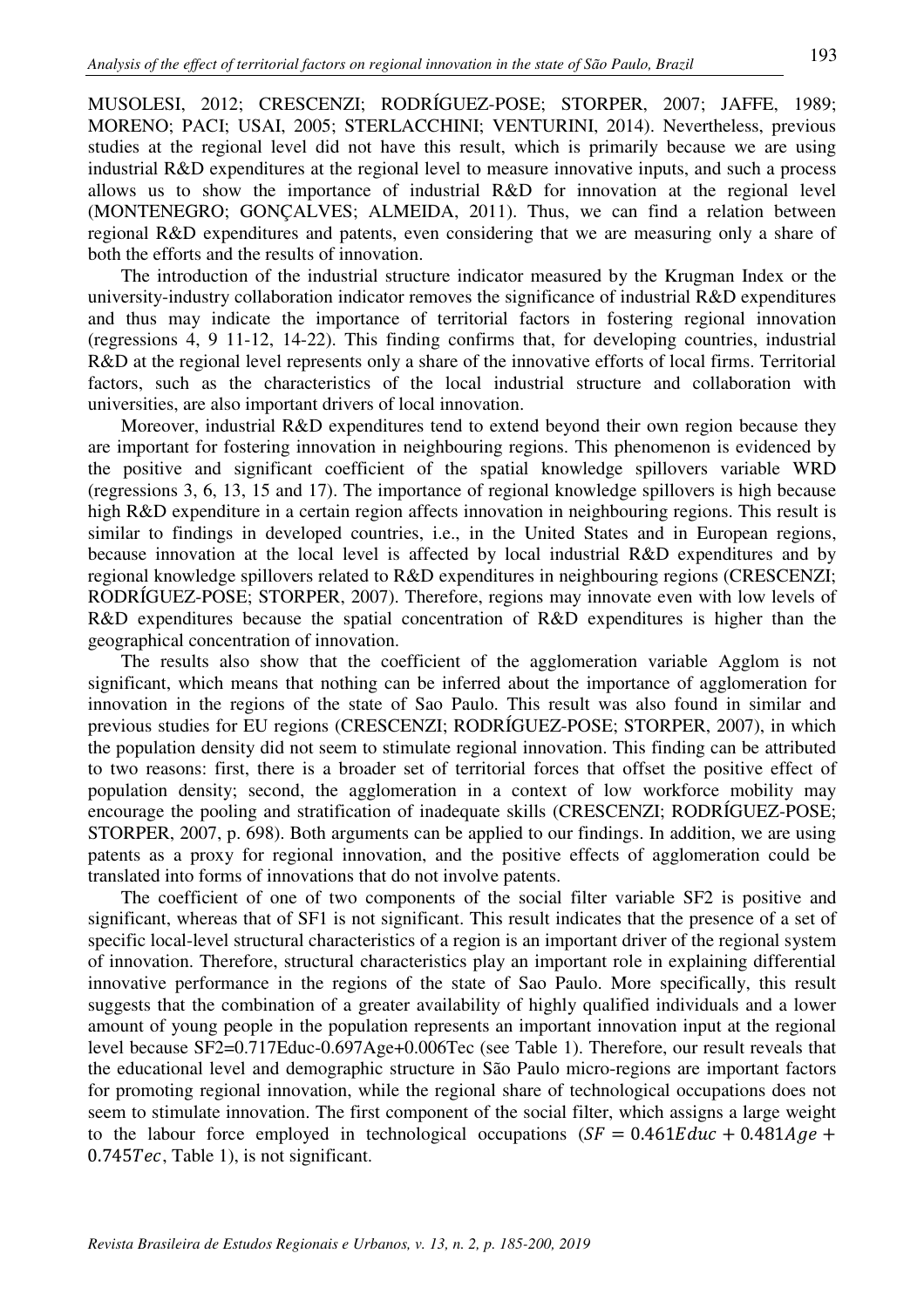|                 |                                    |             |                |                |                |             |             |                |             |             |                           | Continues   |
|-----------------|------------------------------------|-------------|----------------|----------------|----------------|-------------|-------------|----------------|-------------|-------------|---------------------------|-------------|
| Variables       |                                    |             | $\overline{2}$ | $\overline{3}$ | $\overline{4}$ | 5           | 6           | $\overline{7}$ | 8           | 9           | 10                        | 11          |
| lnRD            | R&D Expenditures                   | $0.283***$  | $0.282***$     | $0.198*$       | 0.116          | $0.187*$    | $0.210**$   | $0.266**$      | $0.294***$  | 0.0933      | 0.187*                    | 0.0222      |
|                 |                                    | (0.097)     | (0.097)        | (0.103)        | (0.095)        | (0.102)     | (0.088)     | (0.117)        | (0.096)     | (0.091)     | (0.103)                   | (0.101)     |
| WlnRD           | R&D Spillovers                     | 0.370       | 0.370          | $1.212**$      | $-0.179$       | 0.374       | $1.233**$   | 0.365          | 0.527       | $-0.207$    | 0.374                     | $-0.173$    |
|                 |                                    | (0.361)     | (0.363)        | (0.497)        | (0.376)        | (0.362)     | (0.532)     | (0.370)        | (0.387)     | (0.376)     | (0.365)                   | (0.394)     |
| Agglom          | <b>Urban Population</b>            |             | 9.39e-06       |                |                |             |             |                |             | 7.67e-05    | 4.19e-08                  |             |
|                 |                                    |             | $(4.59e-05)$   |                |                |             |             |                |             |             | $(6.73e-05)$ $(4.01e-05)$ |             |
| SF1             |                                    |             |                | 0.136          |                |             |             |                |             |             |                           |             |
|                 | Social Filter                      |             |                | (0.164)        |                |             |             |                |             |             |                           |             |
| SF <sub>2</sub> |                                    |             |                | $0.463**$      |                |             |             |                |             |             |                           |             |
|                 |                                    |             |                | (0.185)        |                |             |             |                |             |             |                           |             |
| Kindex          | Krugman Index                      |             |                |                | $-2.262***$    |             |             |                |             | $-2.376***$ |                           | $-2.253***$ |
|                 |                                    |             |                |                | (0.746)        |             |             |                |             | (0.725)     |                           | (0.750)     |
| lnColl          | Collaboration                      |             |                |                |                | 0,041       |             |                |             |             | 0,041                     | 0,04        |
|                 |                                    |             |                |                |                | (0.039)     |             |                |             |             | (0.039)                   | (0.035)     |
| Educ            | % Population with higher Education |             |                |                |                |             | $0.008**$   |                |             |             |                           |             |
|                 |                                    |             |                |                |                |             | (0.004)     |                |             |             |                           |             |
| Tecn            | Employees in C&T                   |             |                |                |                |             |             | 0.001          |             |             |                           |             |
|                 |                                    |             |                |                |                |             |             | (0.004)        |             |             |                           |             |
| Age             | % Population with 15-24 age        |             |                |                |                |             |             |                | $-0.002$    |             |                           |             |
|                 |                                    |             |                |                |                |             |             |                | (0.001)     |             |                           |             |
| $ln$ RDT-t      | Patent per capita                  | $0.338*$    | $0.337*$       | 0.238          | $0.264*$       | $0.364**$   | 0.188       | $0.340*$       | $0.351**$   | 0.253       | $0.364**$                 | $0.290*$    |
|                 |                                    | (0.169)     | (0.170)        | (0.170)        | (0.152)        | (0.167)     | (0.183)     | (0.171)        | (0.164)     | (0.153)     | (0.167)                   | (0.151)     |
| <b>lnDistC</b>  | Distance Capital and Micro-region  | 0.034       | 0.036          | $0.070**$      | 0.044          | 0.024       | $0.072**$   | 0.038          | 0.031       | $0.057*$    | 0.024                     | 0.033       |
|                 |                                    | (0.026)     | (0.029)        | (0.030)        | (0.028)        | (0.024)     | (0.030)     | (0.030)        | (0.022)     | (0.033)     | (0.026)                   | (0.026)     |
| Constant        |                                    | $-12.52***$ | $-12.58***$    | $-20.27***$    | $-5.179$       | $-11.30***$ | $-22.60***$ | $-12.40***$    | $-10.68***$ | $-5.310$    | $-11.30***$               | $-4.018$    |
|                 |                                    | (3.848)     | (3.866)        | (5.321)        | (3.844)        | (4.166)     | (6.430)     | (3.988)        | (3.849)     | (3.801)     | (4.173)                   | (4.463)     |
| Observations    |                                    | 63          | 63             | 63             | 63             | 63          | 63          | 63             | 63          | 63          | 63                        | 63          |
| R-squared       |                                    | 0.378       | 0.378          | 0.456          | 0.494          | 0.397       | 0.442       | 0.378          | 0.402       | 0.500       | 0.397                     | 0.512       |
| rank            |                                    | 5           | 6              | $\tau$         | 6              | 6           | 6           | 6              | 6           | $\tau$      | $\boldsymbol{7}$          | $\tau$      |
| $11\_0$         |                                    | $-108.1$    | $-108.1$       | $-108.1$       | $-108.1$       | $-108.1$    | $-108.1$    | $-108.1$       | $-108.1$    | $-108.1$    | $-108.1$                  | $-108.1$    |
| 11              |                                    | $-93.16$    | $-93.15$       | $-88.91$       | $-86.67$       | $-92.18$    | $-89.73$    | $-93.14$       | $-91.93$    | $-86.26$    | $-92.18$                  | $-85.54$    |
| $r2_a$          |                                    | 0.335       | 0.324          | 0.398          | 0.449          | 0.344       | 0.393       | 0.324          | 0.349       | 0.447       | 0.332                     | 0.459       |

# **Table 3 – Robust regression - Patents per capita in micro-regions of São Paulo in 2005**

*Revista Brasileira de Estudos Regionais e Urbanos, v. 13, n. 2, p. 183-200, 2019*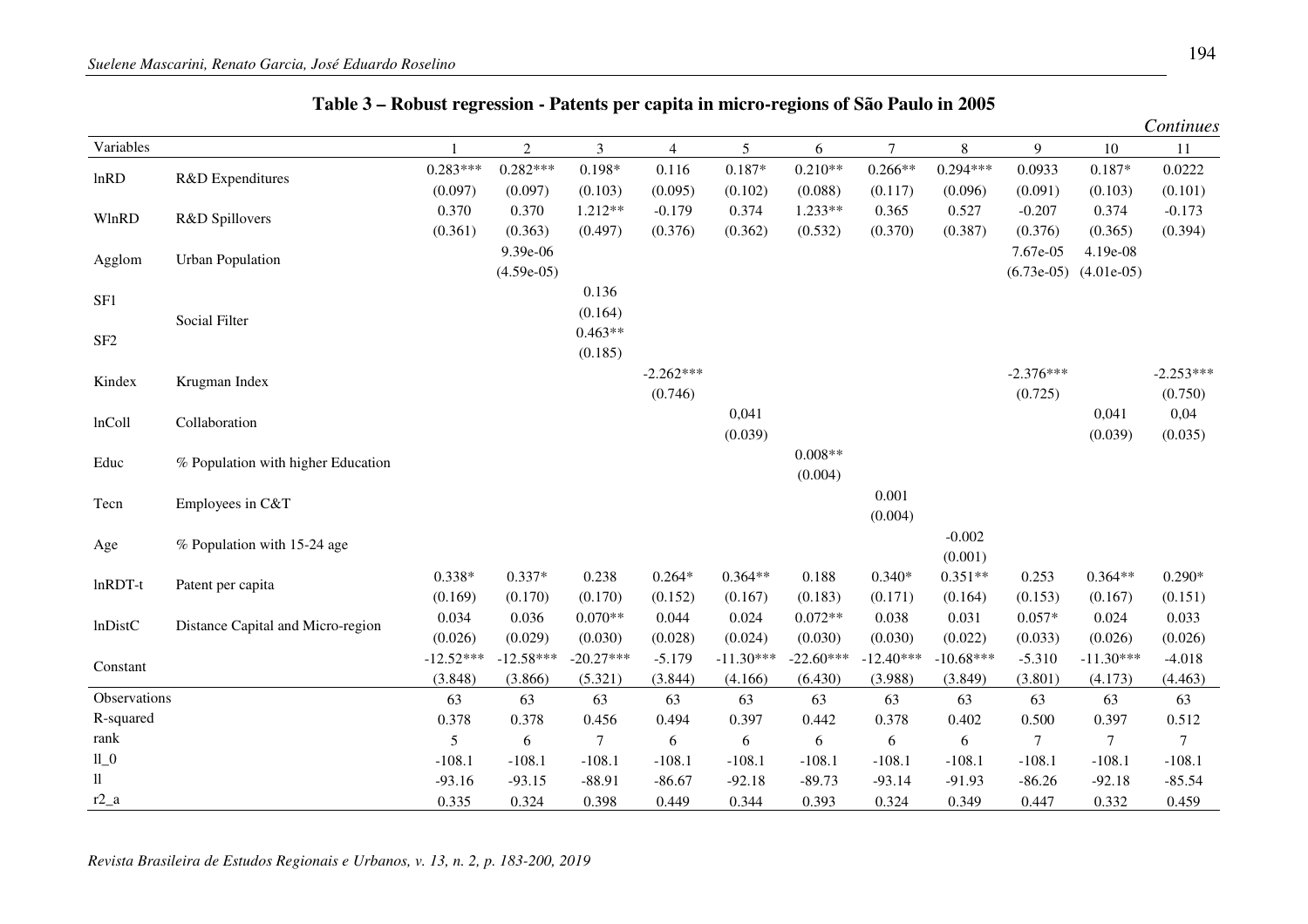|                 |                                    |              |              |             |             |              |              |             |              |              |              | Continued    |
|-----------------|------------------------------------|--------------|--------------|-------------|-------------|--------------|--------------|-------------|--------------|--------------|--------------|--------------|
| Variables       |                                    | 12           | 13           | 14          | 15          | 16           | 17           | $18\,$      | 19           | 20           | 21           | $22\,$       |
| lnRD            | R&D Expenditures                   | 0.00632      | $0.193*$     | 0.0925      | 0.0845      | 0.0704       | 0.0825       | $-0.0134$   | $-0.0268$    | $-0.0107$    | $-0.0388$    | 0.0185       |
|                 |                                    | (0.101)      | (0.104)      | (0.118)     | (0.127)     | (0.113)      | (0.129)      | (0.136)     | (0.134)      | (0.106)      | (0.168)      | (0.099)      |
| WlnRD           | R&D Spillovers                     | $-0.198$     | 1.219**      | 0.522       | $1.222**$   | 0.499        | $1.226**$    | 0.541       | 0.519        | 0.431        | $-0.205$     | $-0,045$     |
|                 |                                    | (0.395)      | (0.507)      | (0.469)     | (0.497)     | (0.477)      | (0.507)      | (0.474)     | (0.486)      | (0.488)      | (0.392)      | (0.416)      |
| Agglom          | <b>Urban Population</b>            | 6.73e-05     | 3.02e-05     |             |             | 8.58e-05     | 1.95e-05     |             | 7.52e-05     | 5.93e-05     | 6.75e-05     | 8.24e-05     |
|                 |                                    | $(6.20e-05)$ | $(5.61e-05)$ |             |             | $(5.43e-05)$ | $(5.92e-05)$ |             | $(5.40e-05)$ | $(5.41e-05)$ | $(6.34e-05)$ | $(5.59e-05)$ |
| SF1             |                                    |              | 0.135        | 0.0530      | 0.177       | 0.0437       | 0.176        | 0.0924      | 0.0821       |              |              |              |
|                 | Social Filter                      |              | (0.166)      | (0.163)     | (0.159)     | (0.165)      | (0.159)      | (0.159)     | (0.161)      |              |              |              |
| SF <sub>2</sub> |                                    |              | $0.468**$    | $0.356**$   | $0.459**$   | $0.362**$    | $0.462**$    | $0.353**$   | $0.359**$    |              |              |              |
|                 |                                    |              | (0.190)      | (0.164)     | (0.177)     | (0.168)      | (0.181)      | (0.152)     | (0.156)      |              |              |              |
| Kindex          | Krugman Index                      | $-2.353***$  |              | $-1.959***$ |             | $-2.085***$  |              | $-1.934***$ | $-2.046***$  | $-2.051***$  | $-2.332***$  | $-2.332***$  |
|                 |                                    | (0.734)      |              | (0.693)     |             | (0.662)      |              | (0.694)     | (0.667)      | (0.668)      | (0.739)      | $-0,711$     |
| lnColl          | Collaboration                      | 0,038        |              |             | 0,042       |              | 0,041        | 0,04        | 0,037        | 0,036        | 0,043        | 0,037        |
|                 |                                    | (0.035)      |              |             | (0.037)     |              | (0.037)      | (0.034)     | (0.034)      | (0.035)      | (0.037)      | (0.034)      |
| Educ            | % Population with higher Education |              |              |             |             |              |              |             |              | $0.005*$     |              |              |
|                 |                                    |              |              |             |             |              |              |             |              | (0.003)      |              |              |
| Tecn            | Employees in C&T                   |              |              |             |             |              |              |             |              |              | 0.00237      |              |
|                 |                                    |              |              |             |             |              |              |             |              |              | (0.005)      |              |
| Age             | % Population with 15-24 age        |              |              |             |             |              |              |             |              |              |              | $-0.002$     |
|                 |                                    |              |              |             |             |              |              |             |              |              |              | (0.001)      |
| $ln$ RDT-t      | Patent per capita                  | $0.279*$     | 0.235        | 0.204       | 0.260       | 0.192        | 0.257        | 0.225       | 0.213        | 0.191        | $0.285*$     | $0.289*$     |
|                 |                                    | (0.152)      | (0.172)      | (0.157)     | (0.164)     | (0.160)      | (0.166)      | (0.154)     | (0.157)      | (0.169)      | (0.153)      | (0.147)      |
| <b>lnDistC</b>  | Distance Capital and Micro-region  | 0.046        | $0.075**$    | $0.064**$   | $0.063**$   | $0.079**$    | $0.066**$    | $0.058**$   | $0.071**$    | $0.068**$    | 0.053        | $0.04*$      |
|                 |                                    | (0.031)      | (0.034)      | (0.030)     | (0.028)     | (0.033)      | (0.033)      | (0.027)     | (0.031)      | (0.032)      | (0.034)      | (0.027)      |
| Constant        |                                    | $-4.180$     | $-20.54***$  | $-12.02**$  | $-19.02***$ | $-12.25**$   | $-19.21***$  | $-10.95**$  | $-11.21**$   | $-11.69*$    | $-3.872$     | $-2.640$     |
|                 |                                    | (4.453)      | (5.493)      | (4.988)     | (5.470)     | (5.072)      | (5.658)      | (5.313)     | (5.446)      | (6.029)      | (4.603)      | (4.428)      |
| Observations    |                                    | 63           | 63           | 63          | 63          | 63           | 63           | 63          | 63           | 63           | 63           | 63           |
| R-squared       |                                    | 0.517        | 0.457        | 0.538       | 0.475       | 0.546        | 0.476        | 0.555       | 0.561        | 0.541        | 0.518        | 0.538        |
| rank            |                                    | 8            | 8            | $\,8\,$     | 8           | 9            | 9            | 9           | 10           | 9            | 9            | 9            |
| $llu$ 0         |                                    | $-108.1$     | $-108.1$     | $-108.1$    | $-108.1$    | $-108.1$     | $-108.1$     | $-108.1$    | $-108.1$     | $-108.1$     | $-108.1$     | $-108.1$     |
| $\rm ll$        |                                    | $-85.21$     | $-88.85$     | $-83.81$    | $-87.79$    | $-83.24$     | $-87.76$     | $-82.63$    | $-82.18$     | $-83.56$     | $-85.09$     | $-83.81$     |
| $r2_a$          |                                    | 0.455        | 0.388        | 0.479       | 0.409       | 0.479        | 0.398        | 0.489       | 0.486        | 0.473        | 0.447        | 0.469        |

## **Table 3 – Robust regression - Patents per capita in micro-regions of São Paulo in 2005**

Source: Authors.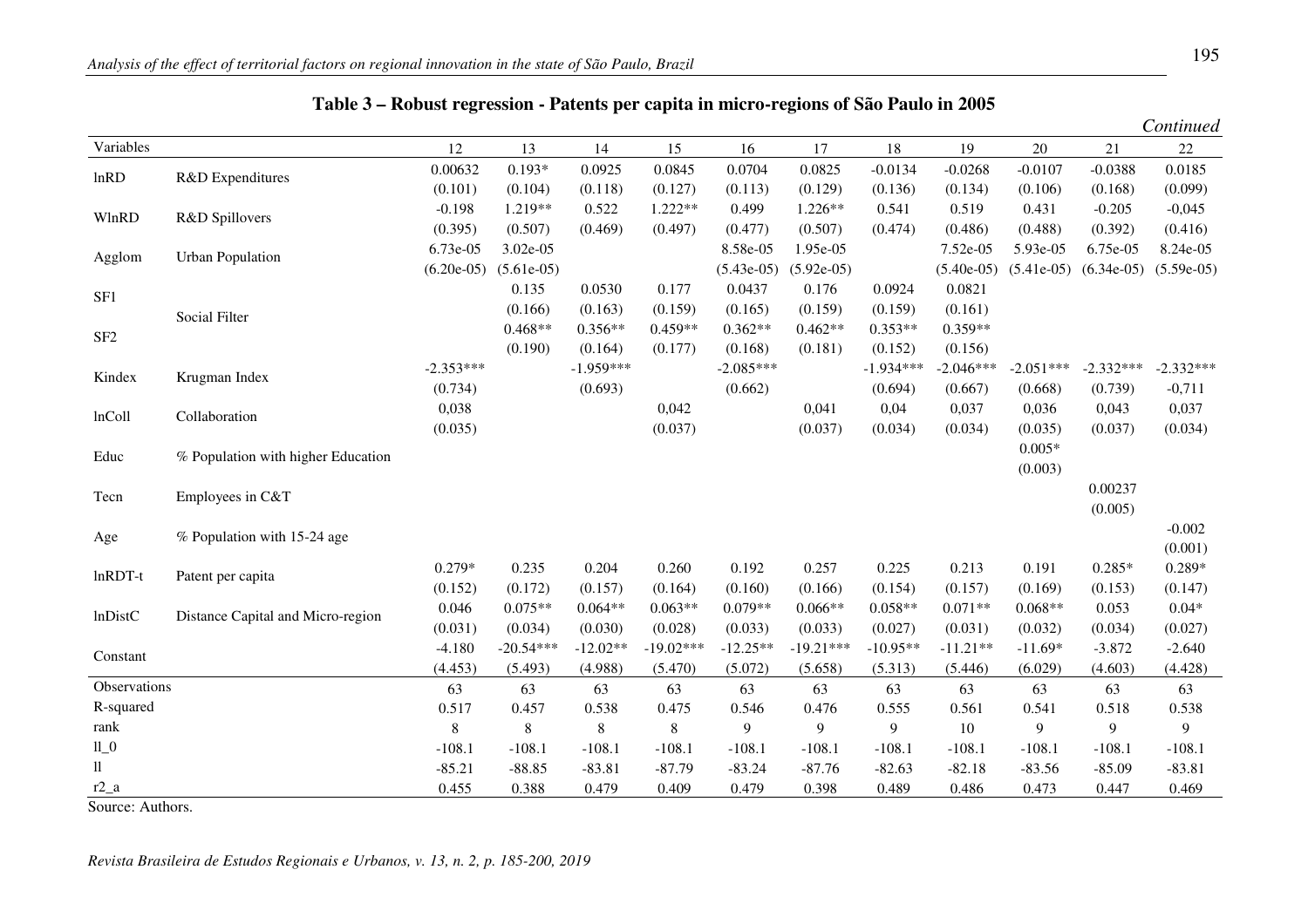This result seems to be reinforced when the individual components of a social filter are assessed separately, because only a positive effect of the variable for the educational level of local population (Educ) is found, implying that high educational levels affect local innovation when considered individually. However, the age of the population (Age) and employees in technological occupations (Tecn) are not important drivers, although their combination functions as a genuine filter, which suggests a relevant synergy that affects innovation at the local level. This result differs from previous studies in developed countries, such as the United States and European regions, in which the combination and individual components were found to contribute to local innovation (CRESCENZI; RODRÍGUEZ-POSE; STORPER, 2007). In other developing countries, such as India, similar results were found because the joint effect of the social filter index is important, while the individual components do not matter as a driver of innovation at the local level (CRESCENZI; RODRÍGUEZ-POSE; STORPER, 2012).

Concerning the local industrial structure, the coefficient of the Krugman index (kindex) is negative and significant; therefore, more diversified regions whose indexes are closer to zero have better innovative performance. Innovation results in diversified regions, such as São Paulo (I), Campinas (II), and São José dos Campos (VI, Figure 2), are concentrated in both the state of São Paulo and Brazil. In addition, the introduction of this variable (kindex) removes the significance of the R&D expenditure coefficient. This result may indicate that low R&D expenditures at the local level can be compensated for by the characteristics of a diverse local industry, thereby allowing for the maintenance of high levels of local innovation. Thus, the result supports Jacobs's perspective on the benefits of diversified industrial structures and their positive effects on innovation at the regional level and aligns with findings of other previous studies that indicated that the benefits of Jacobian externalities are important generators of innovation (FELDMAN; AUDRETSCH, 1999; FRITSCH; SLAVTCHEV, 2007). In addition, these findings in Brazil are similar to those in Europe, where regions that are more specialized seem to be persistently disadvantaged in their ability to produce innovation (CRESCENZI; RODRÍGUEZ-POSE; STORPER, 2007). However, a similar study in China found different results and showed that a greater degree of industrial specialization increases innovative performance at the local level (CRESCENZI; RODRÍGUEZ-POSE; STORPER, 2012). Thus, it is possible to ensure that the local industrial structure has a different effect on regional innovation in both developed and developing countries (BEAUDRY; SCHIFFAUEROVA, 2009). The coefficient of university-industry collaborations between lnColl is not significant, indicating that no inference was observed in the importance of collaborative projects with universities in fostering innovation as measured by the number of patent applications at the local level in the state of Sao Paulo. As noted, patents represent only a share of the total innovative outputs and many firms do not patent their innovations. Thus, this finding can be related to the use of patents as a proxy for innovation since many collaboration projects with university can generate other types of innovation, such as new products and improvements to manufacturing processes.

Moreover, the introduction of the university-industry collaboration variable (lnColl) removes the significance of the R&D expenditure coefficient. This result may indicate that low industrial R&D expenditures at a local level can be somehow compensated by an interaction with academic research, which is an agent of the regional innovation system. Fostering certain types of relationships among innovation actors across sectors can help increase innovation at the regional level (DE FUENTES et al., 2015). Academic research can act as a substitute for industrial R&D because a higher density of collaborations between universities and firms can result in similar levels of innovative performance (AROCENA; SUTZ, 2010). Nevertheless, the industrial diversity of regions and university-industry collaborations are important drivers of innovation at the local level, and both factors help in the understanding of how regions with low industrial R&D expenditures can generate innovations. This represents an important characteristic of the geography of innovation in Brazil, in which extramural aspects related to territorial factors and the regional innovation system appear to be important drivers in shaping innovation in space.

The coefficient of the initial level of patenting  $(lnP_{i,T-t})$  is positive and significant when the SF variables are excluded (regressions 1-2, 4-5,7-8,10-12, and 21-22). Thus, the innovation process is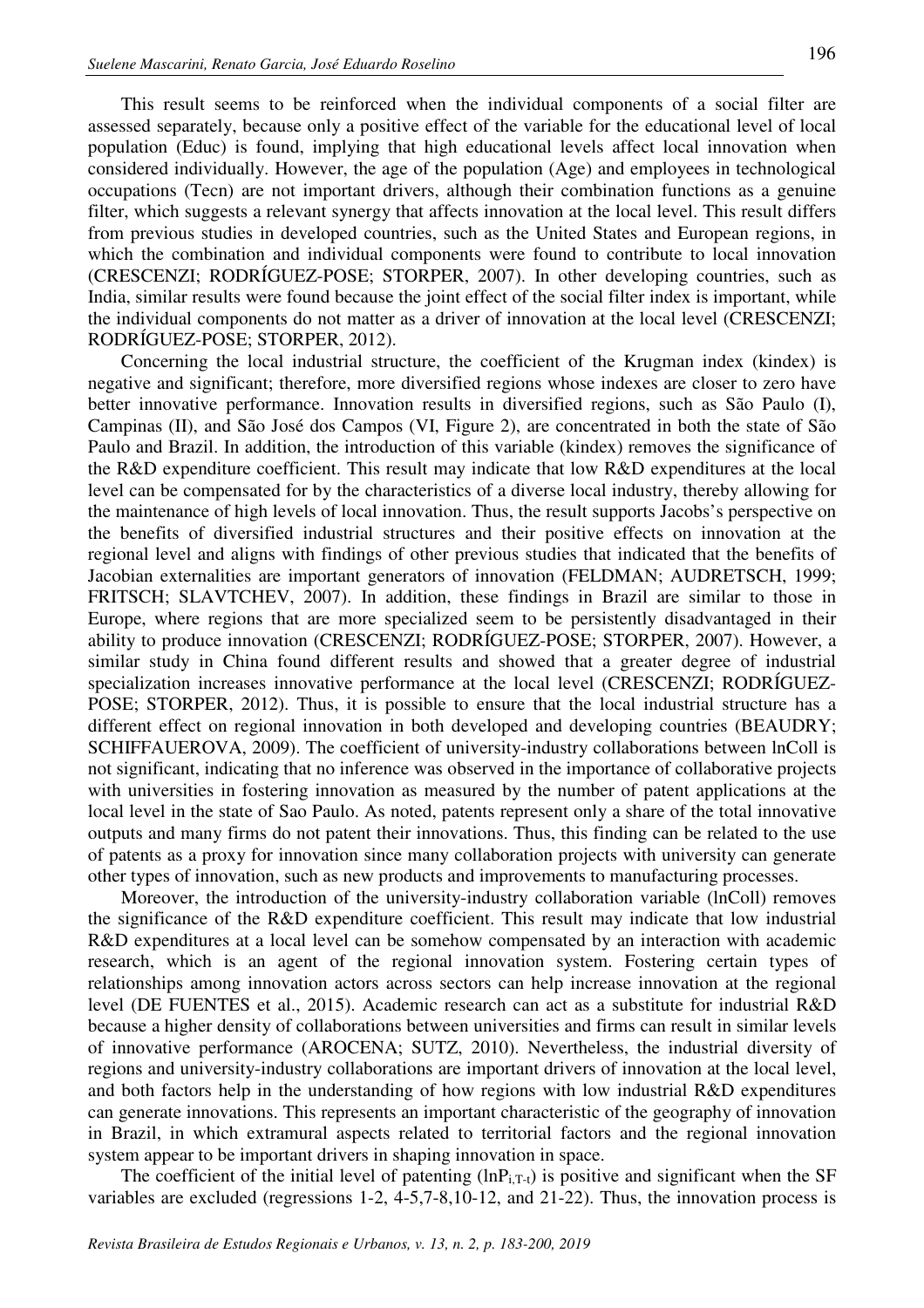related to local previous innovations, indicating the importance of the temporal inertia of innovation and knowledge accumulation for innovation. This finding shows that regional innovation is linked to existing innovative activities because its most important input is cumulative knowledge. Accordingly, the influence of past events, the learning process and thus innovation generated in previous periods all positively affect the future of innovation. This result converges with the findings of previous studies in both developed and developing countries (CRESCENZI; RODRÍGUEZ-POSE; STORPER, 2007, 2012).

Finally, the coefficient of the variable that measures the geographical distance from the city of São Paulo DistC is positive and significant whenever the SF variables are included. This result indicates that regions which are geographically distant from the capital may have a higher level of patent per capita than regions located closer to the capital. Although the innovation activities in the latter may be shaped to a greater extent by exposure to interregional knowledge spillovers, proximity to the city of São Paulo appears to hamper innovation. This result is contrary to the expected outcome because Sao Paulo is a micro-region that fosters many innovations. Nonetheless, this result may be explained by the fact that São Paulo has a group of facilities for patent applicants that does not exist in closer regions, which causes applicants to choose Sao Paulo instead of them, whereas this choice does not arise in more distant regions. Ultimately, compared with proximity to the city of Sao Paulo, the greater importance of other regional factors such as industrial structure and density of collaborations may explain this pattern of innovation distribution.

### **6. Final remarks and policy implications**

The existing debate about innovation in Brazil has paid little attention to the role of territorial factors. However, previous studies in both developed and developing countries have found empirical evidence of the importance of territorial determinants for shaping innovation in space. Most studies have applied this subject to developed countries, although there is increasing concern in developing countries regarding the role of territorial factors in fostering innovation at the regional level. Nevertheless, the main drivers of the innovation gap among developing countries' regions are poorly understood based on systematic and large-scale data.

With this gap in mind, further research on this topic is warranted. Using systematic, large-scale and quantitative data, we present new evidence on how territorial factors affect innovation in Brazilian regions by applying this subject to the state of São Paulo at the regional level. The main results demonstrate the links between industrial R&D at the regional level and local innovation as measured by patenting. In addition, industrial R&D has positive effects on innovation in neighbouring regions, which makes it possible to recognize the presence of regional knowledge spillovers. Alongside these, other territorial factors, such as the diversification of the local productive structure and human capital, are also important drivers of innovation at the regional level, showing the role of the Jacobian externalities in regional innovation.

These results can be associated with policy implications, especially related to technology policy for developing countries. First, our results show that industrial R&D is an important driver for regional innovation, both for the region itself and for neighbouring regions. In this way, regional R&D can play an important role in local innovation, even for developing countries, when a significant share of innovation comes from other sources and industrial R&D expenditures tend to be less important for innovation. Policies designed to foster the rise of industrial R&D expenditures can strengthen their main positive effects on innovation.

Another important result is the role of territorial factors, which include not only the industrial R&D expenditures in the neighbouring regions but also local territorial drivers, such as diversification of the local productive structure and local human capital. Linked to this finding, policies should promote measures that can strengthen the role of local factors, thereby stimulating the geographical concentration of innovative inputs, especially those of highly qualified individuals. This implication is very important for technology policies in developing countries, where private innovative efforts are weaker and scarcer than in developed countries. The geographical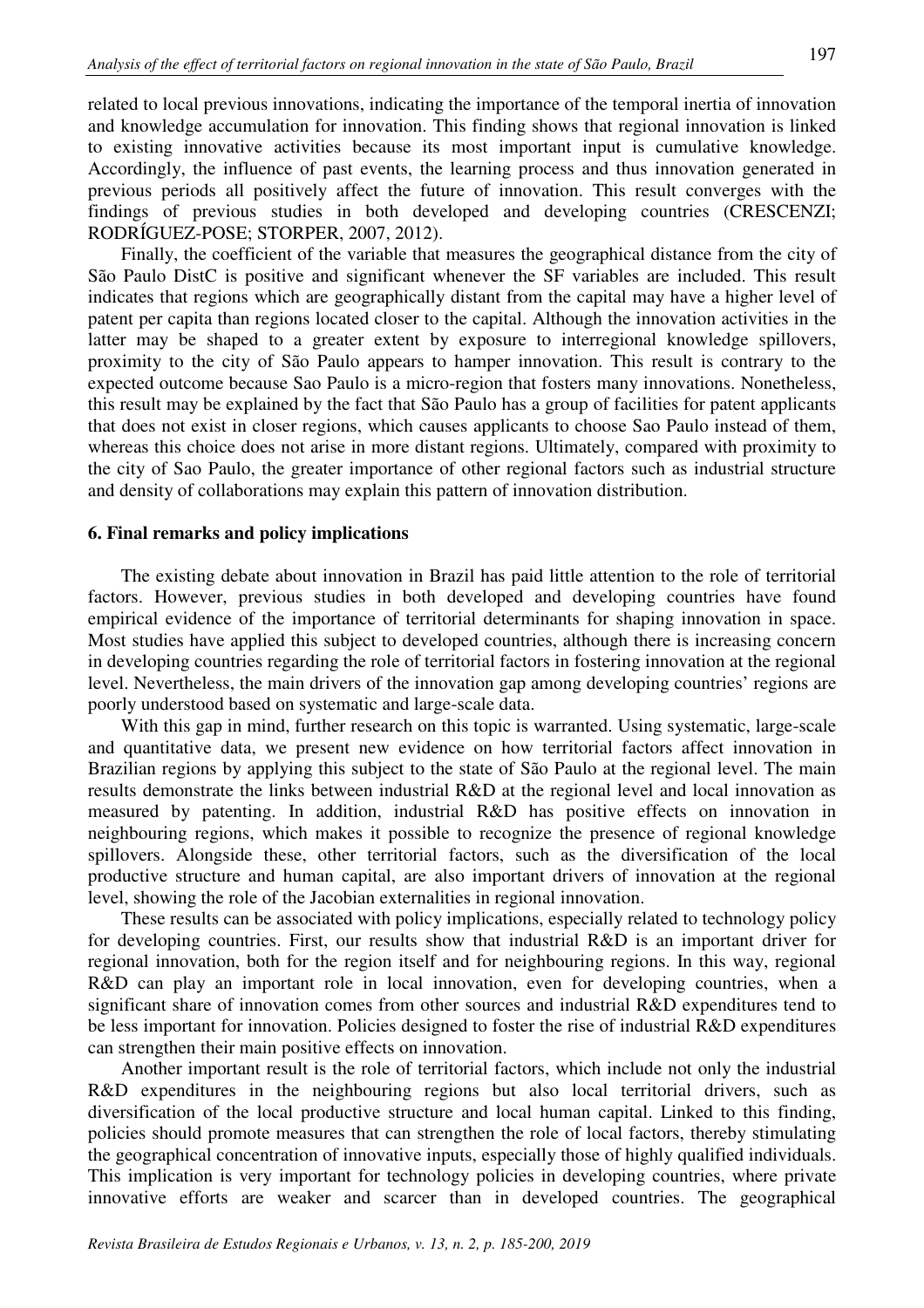concentration of innovative inputs can be an important tool for fostering innovation at the regional level. For example, deficiencies in the qualification of human capital could be an important barrier to fostering innovation in regions of developing countries, not only in terms of industrial researchers and engineers but also in terms of the overall skills of the population as a way to enhance the capacity of local agents to absorb new knowledge and to benefit from local spillovers that have been generated by the system as a whole.

Finally, it is important to mention that this analysis has limitations. We used patents as a proxy for innovation outputs. However, patents are a measure for only a share of the results of innovation. In addition, this shortcoming is especially important for developing countries, where local firms are more distant from state-of-the-art technological developments and tend to use other methods to protect their innovations. Accordingly, it is necessary to analyse the main drivers of local innovation and the role of territorial factors using other proxies for innovation output, such as innovative firms at the regional level.

### **References**

- ACS, Z. J.; ANSELIN, L.; VARGA, A. Patents and innovation counts as measures of regional production of new knowledge. *Research Policy*, v. 31, n. 7, p. 1069-1085, 2002.
- ACS, Z. J.; AUDRETSCH, D. B. Innovation, market structure, and firm size. *The Review of Economics and Statistics*, v. 69, n. 4, p. 567-574, 1987.
- ALBUQUERQUE, E. DA M. Inadequacy of technology and innovation systems at the periphery. *Cambridge Journal of Economics*, v. 31, n. 5, p. 669-690, 2007.
- ARAUJO, V. *Dimensão local da inovação no Brasil: determinantes e efeitos de proximidade*. Tese (Doutorado em Engenharia). Escola Politécnica da Universidade de São Paulo. São Paulo, 2014.
- AROCENA, R.; SUTZ, J. Weak knowledge demand in the South: learning divides and innovation policies. *Science and Public Policy*, v. 37, n. 8, p. 571-582, 2010.
- ASHEIM, B. T.; GERTLER, M. S. The geography of innovation: regional innovation systems. In: FAGERBERG, J.; MOWERY, D. C.; NELSON, R. R. (Eds.). *The Oxford Handbook of Innovation*. 2009. p. 291-317.
- AUDRETSCH, D. B.; FELDMAN, M. P. R&D spillovers and the geography of innovation and production. *The American Economic*, v. 86, n. 3, p. 630-640, 1996.
- BEAUDRY, C.; SCHIFFAUEROVA, A. Who's right, Marshall or Jacobs? The localization versus urbanization debate. *Research Policy*, v. 38, n. 2, p. 318-337, 2009.
- CARLINO, G.; CHATTERJEE, S.; HUNT, R. *Knowledge Spillovers and the new economy of cities*. Federal Reserve Bank of Philabelphia. 2001.
- CARLINO, G.; CHATTERJEE, S.; HUNT, R. M. Urban density and the rate of invention. *Journal of Urban Economics*, v. 61, n. 3, p. 389-419, 2007.
- CHARLOT, S.; CRESCENZI, R.; MUSOLESI, A. *An 'extended' Knowledge Production Function approach to the genesis of innovation in the European regions.* Grenoble Applied Economics Laboratory (GAEL), 2012. (Working Papers 2012-06).
- CO, C. Evolution of the geography of innovation: evidence from patent data. *Growth and Change*, v. 33, n. 4, p. 393-423, 2002.
- COOKE, P. Regional innovation systems, clusters, and the knowledge economy. *Industrial and Corporate Change*, v. 10, n. 4, p. 945-974, 2001.
- CRESCENZI, R.; JAAX, A. Innovation in Russia: the territorial dimension. *Economic Geography*, v. 93, n. 1, p. 66-88, 2016.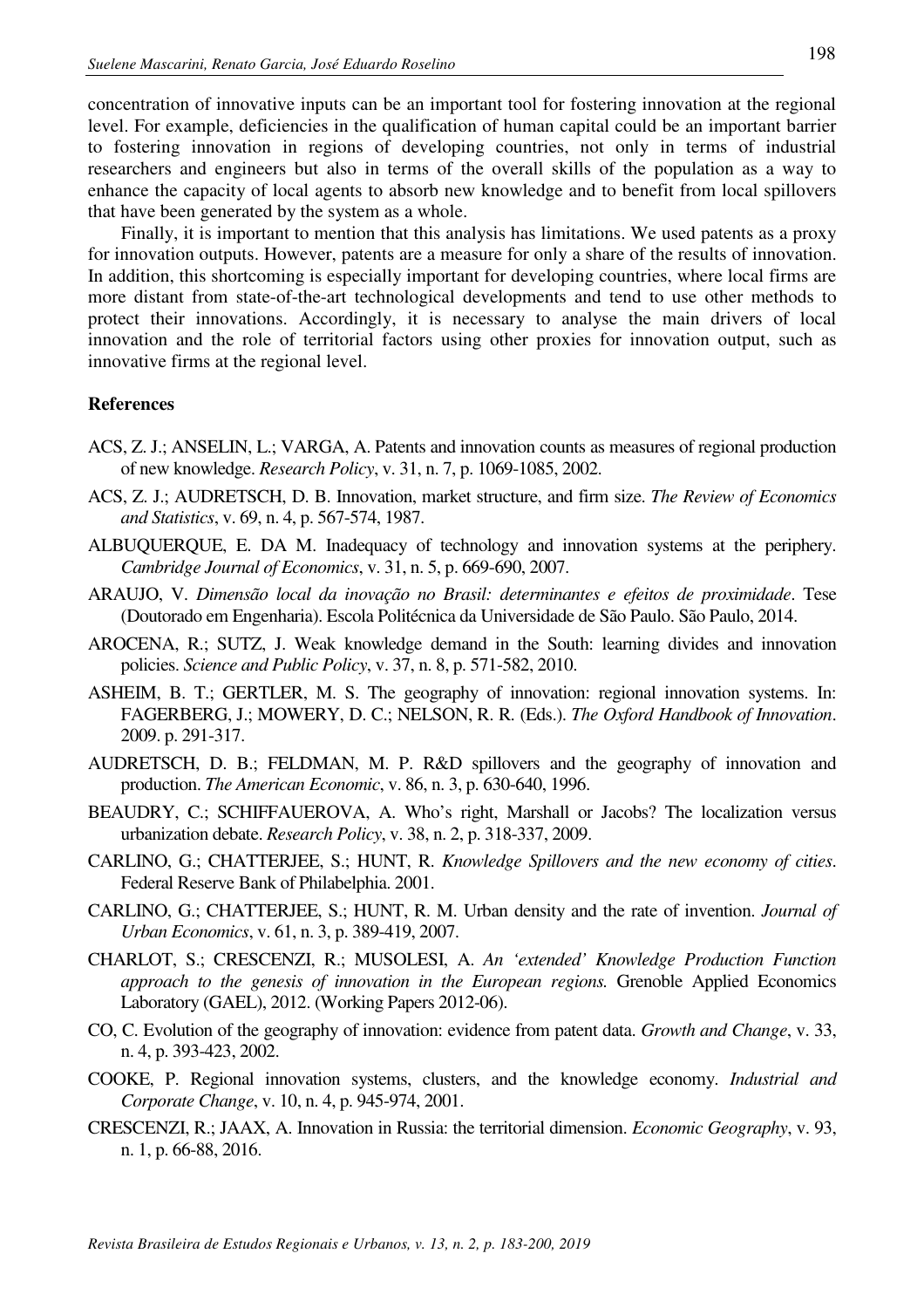- CRESCENZI, R.; RODRÍGUEZ-POSE, A.; STORPER, M. The territorial dynamics of innovation: A Europe-United States comparative analysis. *Journal of Economic Geography*, v. 7, n. 6, p. 673-709, 2007.
- CRESCENZI, R.; RODRÍGUEZ-POSE, A.; STORPER, M. The territorial dynamics of innovation in China and India. *Journal of Economic Geography*, v. 12, n. 5, p. 1055-1085, 2012.
- DE FUENTES, C. et al. Determinants of Innovation and Productivity in the Service Sector in Mexico. *Emerging Markets Finance & Trade*, v. 51, n. 3, p. 578-592, 2015.
- DE FUENTES, C.; DUTRÉNIT, G. SMEs' absorptive capacities and large firms' knowledge spillovers: Micro evidence from the machining industry in Mexico. *Institutions and Economies*, v. 5, n. 1, p. 1- 30, 2013.
- FELDMAN, M. P. The new economics of innovation, spillovers and agglomeration: a review of empirical studies. *Economics of Innovation and New Technology*, v. 8, n. 1-2, p. 5–25, 1999.
- FELDMAN, M. P.; AUDRETSCH, D. B. Innovation in cities: Science-based diversity, specialization and localized competition. *European Economic Review*, v. 43, n. 2, p. 409-429, 1999.
- FRANCO, C.; MARZUCCHI, A.; MONTRESOR, S. Absorptive Capacity, Proximity in Cooperation and Integration Mechanisms. Empirical Evidence from CIS Data. *Industry and Innovation*, v. 21, n. 4, p. 332-357, 2014.
- FREEMAN, C. *Technology policy and economic performance*. Pinter Publishers Great Britain, 1989.
- FRITSCH, M.; SLAVTCHEV, V. Universities and innovation in space. *Industry and Innovation*, v. 14, n. 2, p. 201-218, 2007.
- GARCIA, R.; ARAUJO, V.; MASCARINI, S. The Role of Geographic Proximity for University-Industry Linkages in Brazil: An Empirical Analysis. *Australasian Journal of Regional Studies*, v. 19, n. 3, p. 433-456, 2013.
- GERTLER, M. S. Tacit knowledge and the economic geography of context, or the undefinable tacitness of being (there). *Journal of Economic Geography*, v. 3, n. 1, p. 75-99, 2003.
- GERTLER, M. S. Tacit knowledge in production systems: how important is geography? the economic geography of innovation. In: POLENSKE, K. (Ed.). *The economic geography of innovation*. Cambridge, Cambridge University Press, 2007. p. 87-111.
- GLAESER, E. L.; KALLAL, H. D.; SCHEINKMAN, J. A.; SHLEIFER, A. Growth in cities. In: GLAESER, E.; KALLAL, H. D.; SCHEINKMAN, J. A.; SHLEIFER, A. (Orgs.) *The Journal of Political Economy*, v. 100, n. 6, p. 1126-1152, 1992.
- GONÇALVES, E.; ALMEIDA, E. Innovation and spatial knowledge spillovers: evidence from Brazilian patent data. *Regional Studies*, v. 43, n. 4, p. 513-528, 2009.
- GRILICHES, Z. Issues in assessing the contribution and development of research to productivity growth. *The Bell Journal of Economics*, v. 10, n. 1, p. 92-116, 1979.
- IBGE Instituto Brasileiro de Geografia e Estatística. *Pesquisa de Inovação Tecnológica 2005*. Rio de Janeiro: IBGE, 2005.
- JACOBS, J. *The economy of cities*. London: Jonathan Cape, 1969.
- JAFFE, A. B. Real effects of academic research. *The American Economic Review*, v. 79, n. 5, p. 957-970, 1989.
- JAFFE, A. B. Technological opportunity and spillovers of R & D: evidence from firms' patents, profits, and market value. *The American Economic Review*, v. 76, n. 5, p. 984-1001, 1986.
- JAFFE, A. B.; TRAJTENBERG, M.; HENDERSON, R.; NARIN, F. Geographic localization of knowledge spillovers as evidenced by patent citations. *Quarterly Journal of Economics*, v. 108, n. August, 1993. p. 577-598.